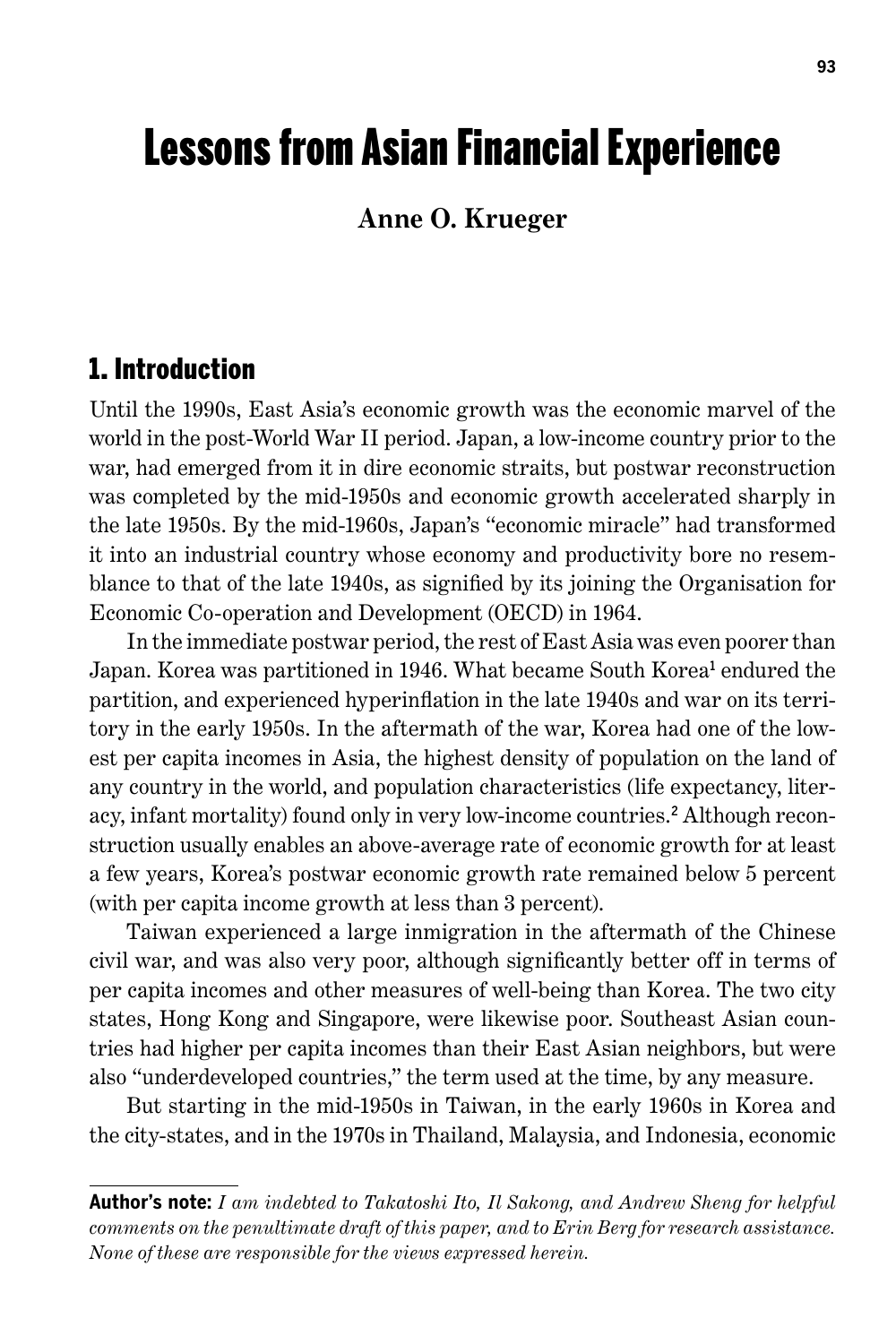growth accelerated rapidly. 3 By the late 1980s, Japan's economic prowess as a high-income industrial country was recognized globally. The four "Asian tigers" (Hong Kong, Singapore, South Korea, and Taiwan), as they came to be called, had sustained unheard-of rapid growth rates, even higher than Japan's, and become industrial countries. The Southeast Asian countries were also growing rapidly, although not quite at the pace of Japan and the "tigers." Many observers believed that all these economies were immune to the difficulties faced by countries in the rest of the world, as they weathered almost without notice the 1973 oil price shock, the second oil shock, the "debt crisis" of the early 1980s, and other challenges that affected almost all other economies negatively. 4

But in the 1990s, when it was believed that the success of these economies was entrenched, things changed dramatically. In 1990, Japan entered into a period of stagnation more than a decade long, often referred to as the "Great Stagnation" (Hutchison, Ito, and Westermann 2006). In the late 1990s, Thailand, Malaysia, Indonesia, and South Korea all experienced severe crises, and a number of the other successful Asian economies were severely challenged. In many ways, the Japanese stagnation and the Asian financial crises were as surprising to the world in the 1990s as the financial crisis in the United States has been over the past two years.

It is the purpose of this paper to examine the factors contributing to the difficulties in these economies in the 1990s and to analyze the policies that were adopted in addressing them. Focus is on Japan and South Korea as their experiences largely capture the lessons to be learned. When experience from other countries is relevant, or significantly different from that of Japan and South Korea, that will be noted.

A first set of lessons focuses on the rapid growth leading up to crisis and the importance of a well-functioning financial system for growth. A second set of lessons is relevant mainly for developing countries and emerging markets, and is addressed next. The third set, primarily from Japan and Korea, concerns the financial sector. Finally, crisis and post-crisis management issues are addressed.

A significant difference that sets Japan, on the one hand, and the other crisis countries, on the other, apart has to do with their economies' exposure to foreign exchange risk. In the Japanese case, Japan was incurring current account surpluses and held ample foreign exchange reserves; the difficulties were, in that sense, purely "domestic." For the other "crisis" countries, mismatches in the foreign currency composition of assets and liabilities in the financial system were major immediate triggers of the crises, although they led to problems in the financial sector that were much the same as those of Japan.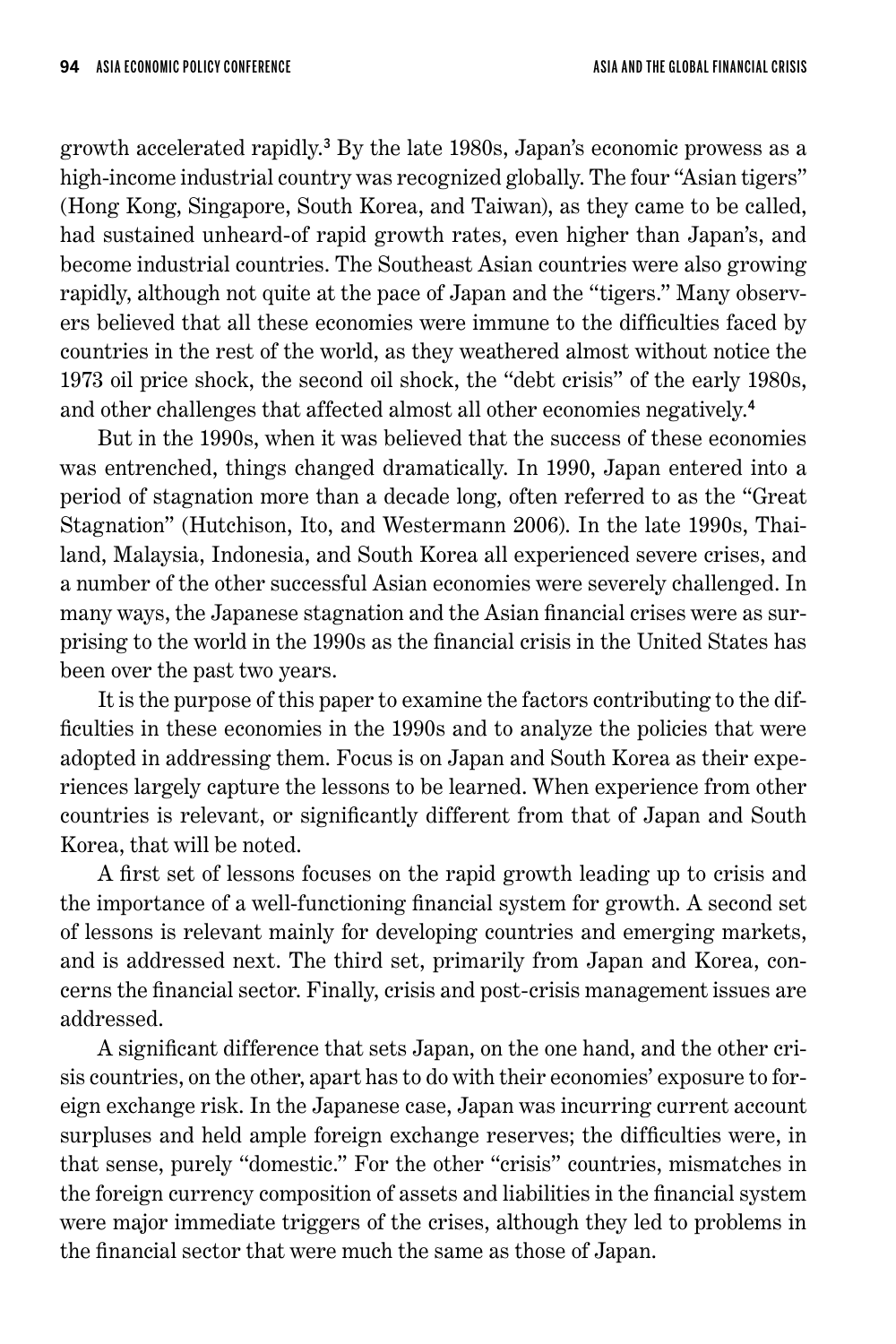#### 2. Lessons for Emerging Markets and Developing Countries

The Asian crisis countries other than Japan all faced problems in their banking systems, but to a considerable extent the origins of the emerging markets' banking systems problems differed. In many regards, as already mentioned, the Korean experience typifies the lessons from the East Asian emerging markets that went into crisis. Some, such as Taiwan, Singapore, and Hong Kong, were severely threatened, but managed to avoid a full-blown crisis either through the use of (a high initial level of) reserves or through other interventions. 5 From these experiences in the 1990s, there is widespread consensus on several lessons, although most are relevant primarily for emerging markets and of limited relevance for the major industrial countries. However, they do apply to a significant degree to the economies of Eastern Europe in the current setting. 6

Lessons include the wisdom of choosing an exchange rate regime consistent with the use of other policy instruments, which in most cases is a flexible rate regime;<sup>7</sup> the need to avoid mismatches between banking assets and liabilities that can result because banking assets are denominated in domestic currency while liabilities are denominated in foreign currency; and the desirability of a ratio at least above one between government holdings of foreign exchange reserves and short-term liabilities.

Turning first to the exchange rate issue, there is an almost universal consensus that, in the absence of a willingness and ability to adjust domestic monetary and fiscal policies to the dictates of the balance of payments under a fixed exchange rate regime, a floating exchange rate regime serves as a preferred buffer for individual countries. 8

Ito (2007) believes that the maintenance pre-crisis of fixed exchange rates was a crucial mistake: "For emerging market countries ... the danger of a de facto dollar peg was again confirmed. The de facto dollar peg may result in an overvalued real exchange rate if the domestic inflation rate is higher…than the U.S. rate. The de facto dollar peg encouraged borrowers and lenders to engage in financial transactions that underestimated exchange rate risk" (p. 26). 9

Prior to the 1997 crises, Thailand and Malaysia had supported almost entirely fixed exchange rates for several decades, while Indonesia and Korea had permitted only limited managed floating. In consequence, earlier adjustments that might have removed some of the pressure from those countries in 1997 were not made, and the swings in exchange rates that accompanied the onsets of the crisis (when countries could no longer defend their rates) were commensurately larger and resulted in much larger shocks to the domestic economy. The price of a dollar almost doubled in Korea, for example. But the biggest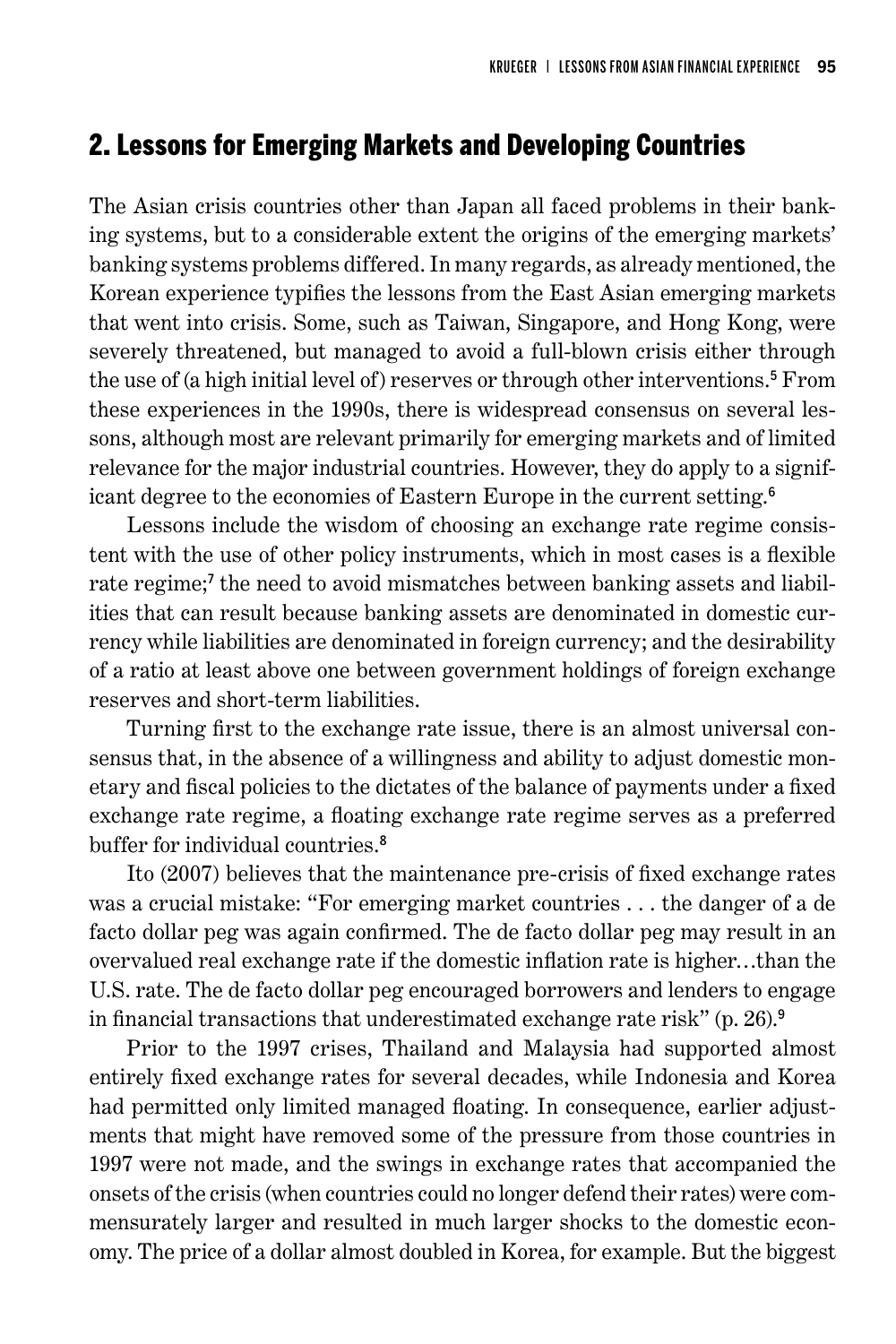change was in Indonesia, where the pre-crisis exchange rate was 2380 rupiahs per U.S. dollar at the end of 1996 and peaked during the crisis at over 17,000 rupiahs per U.S. dollar, falling back to between 9,000 and 10,000 by 2000–01.

In analyzing the Asian financial crises, IMF researchers have concluded that when a flexible exchange rate facilitated the needed external adjustment in the 1990s, the response to policy changes was accompanied by larger output gains than under fixed exchange rates (Ghosh et al. 2005, pp. 107ff). <sup>10</sup> But there are other reasons why a flexible exchange rate is probably preferable. When exchange rates are fixed (or heavily managed), expectations form that the exchange rate will stay within a relatively small range, and the temptation not to hedge foreign currency borrowing is strong. Insofar as uncovered dollar liabilities in the banking system (or of banks' borrowers) are larger under fixed exchange rates, the shock to the system when the exchange rate is forced to change is larger.<sup>11</sup>

The danger of mismatches between currency denominations of assets and liabilities is clear. The difficulty, as perceived by many policymakers in emerging markets, has been that foreign loans have been available largely, if not exclusively, in foreign currency. The result has been that changes in the exchange rate have resulted in increased liabilities of the banking system (and the banks' borrowers) with little change in bank assets, since they are mostly denominated in local currency. 12

A strong lesson from Asia in the late 1990s is the importance of insuring that banks' assets and liabilities are either in the same currency or appropriately hedged. <sup>13</sup> Another advantage of a floating exchange rate regime is that borrowers and lenders are more aware of the possibility of exchange rate fluctuations than they are under fixed exchange rate regimes.

The final macroeconomic lesson, important for emerging markets and lowincome countries but less relevant for industrial countries, is the desirability of maintaining sufficient foreign exchange reserves to be able to cover shortterm foreign exchange liabilities. 14 Speculation against a currency is considerably less likely when speculators can observe that foreign exchange cover may be adequate to withstand an attack. 15

# 3. Lessons from Growth

Prior to considering the lessons of relevance to industrial countries from the Asian crises, it is useful to sketch some of the characteristics of the growth experience of those countries, especially as they relate to the financial sector. This is important because it is sometimes thought that financial crises prove that the financial sector does not contribute to economic growth. But nothing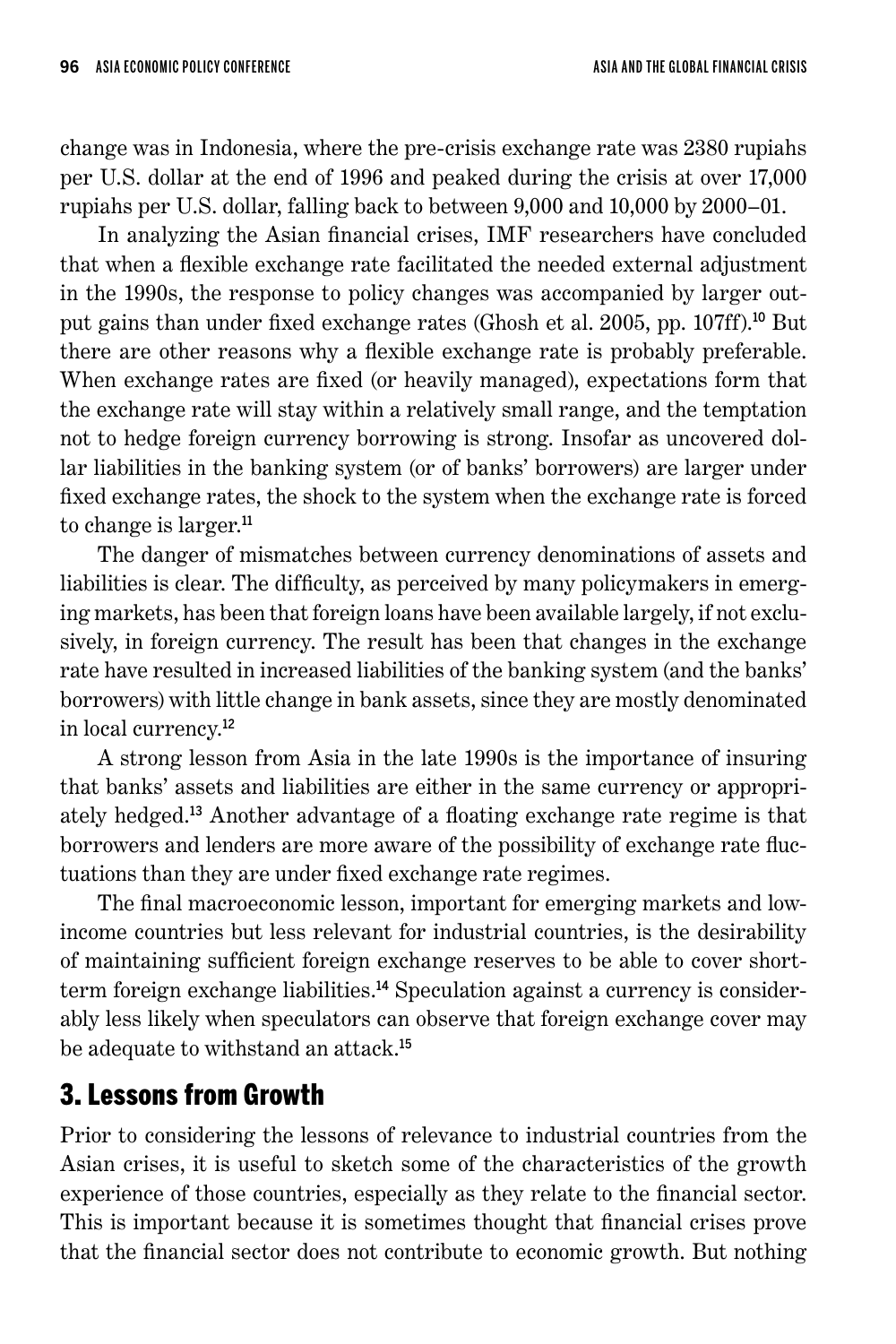could be further from the truth. Financial development is an essential concomitant of economic growth. While the crises were painful, they took place when they did because of failures of the financial and real components of the growing economies to develop synchronously.

All but the most primitive economies must have a financial sector. Even at very early stages of development, when 70 to 80 percent of economic activity is still in agriculture and other subsistence activities, the absence of a wellfunctioning financial sector suppresses economic activity somewhat (as most nonfarm activities are family owned and family financed) but is not a major deterrent to more rapid growth because activities of a size and a character to require finance are such a small part of the overall economy.

But with economic growth, the costs of financial "repression" (to use McKinnon's (1973) apt term) rise. Indeed, if a relatively efficient low-cost banking system does not develop, possibilities for growth are limited. But when there are only a few "nontraditional" nonagricultural activities—often textiles and clothing, footwear, and the like—a banking system of even relatively small size can enable a small nontraditional sector to function and grow, and it can be reasonably evident (as it was in Korea in the 1960s) which activities (unskilled laborintensive exports in Korea's case) should be financed.

But to move beyond the constraints of family finance requires the ability of promising enterprises to finance investments in addition to those that can be undertaken with plowed-back profits (and mechanisms for assuring owners of low-return or loss-making enterprises that they can invest in businesses other than their own with reasonable confidence that they will be fairly dealt with).

The history of economic growth of the West is one in which new financial innovations came about to meet the increasingly complex financing needs of the growing modern sector. <sup>16</sup> Since new activities must be financed and inherently involve uncertainty, the financial sector plays a crucial role for economic growth in appropriately assessing risk-return trade-offs and channeling funds to those investments that are most promising. It is no coincidence that the World Bank has repeatedly found that countries with deeper and better functioning financial markets are countries with higher per capita incomes. <sup>17</sup> Interestingly, in rich countries credit to the private sector averages 71 percent of GDP, while in low-income countries it averages 47 percent, and in the very poorest, 13 percent. Other measures of financial depth show similar patterns.

#### 3.1. The Korean Experience

That lesson is highly relevant to understanding the Asian experience in the 1990s. The Korean experience illustrates. Korea had a very underdeveloped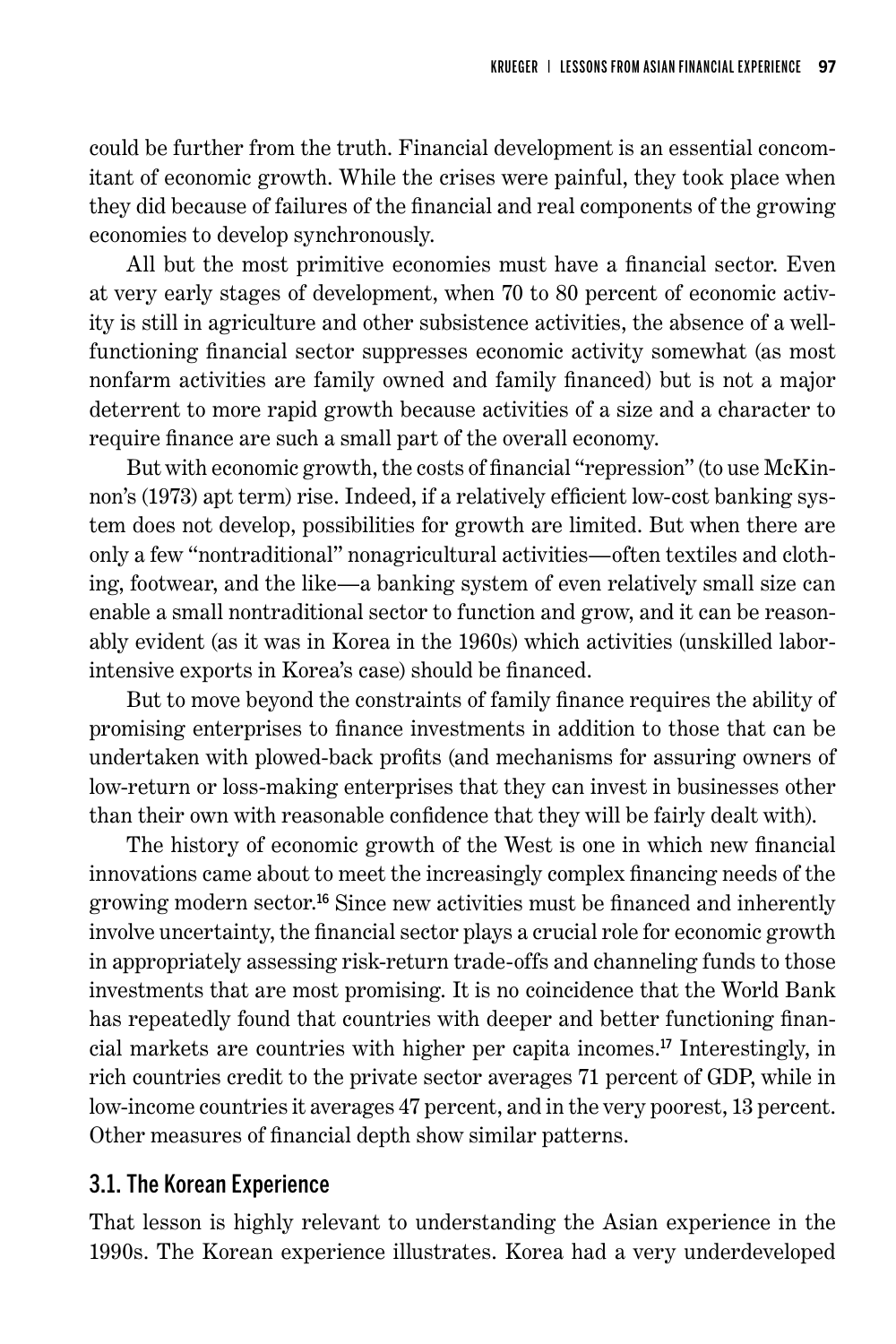financial system in the 1950s. Although some policy reforms started in 1958, the commitment to an outer-oriented strategy and wholesale reform really began in the early 1960s. Economic growth accelerated sharply, and growth momentum was sustained for the next three-and-a-half decades, as many reforms in the fiscal system, in government regulations, in the trade regime, and elsewhere were undertaken.

However, there was little effort to develop the financial system. Instead, the government mandated credit allocation with credit rationing (directed credit). Exporters were entitled to a specified amount of credit at a subsidized interest rate per dollar of exports,<sup>18</sup> and other activities deemed socially desirable were also eligible for subsidized credits. Other entities either managed on selffinance or went to the (thriving) curb market where interest rates were much higher.

While there were undoubtedly inefficiencies in credit allocation, two considerations suggest that these were limited. First, Korea had entered the 1960s with exports equal to approximately 3 percent of GDP and imports equal to 13 percent. Foreign exchange was rationed, and there was a significant black market premium despite high tariff levels and import licensing. To allocate most new resources to exportable industries undoubtedly made sense, and the fact that borrowers had to export successfully in return for their credit meant that there was something of a market test to sort out potential borrowers. Second, given Korea's very high growth rates in the 1960s, it is difficult to argue that improved credit allocation could have made the growth rate very much higher.

Partly because of credit rationing, and partly for other reasons, much of the initial growth in Korea was concentrated in the chaebol—the industrial houses that grew very rapidly in response to the incentives offered by the government. The chaebol naturally established or acquired their own merchant banks (and some small commercial banks) and lent to the various companies within their specific groups. The larger commercial banks also bought chaebol debt.

Over time, the hugely profitable opportunities for expansion for the chaebol diminished, but they were still large and visible and subject to special regulations. They had been prohibited from laying off any workers and had thus expanded into new activities as productivity rose (or, in the case of some very labor-intensive industries, exports were no longer profitable). Over time, as each chaebol ventured into more and more new lines of activity, managerial challenges undoubtedly became increasingly difficult and the requirement that they retain all workers more onerous. At much the same time in the mid-1980s, the government was attempting to liberalize the financial system. The banks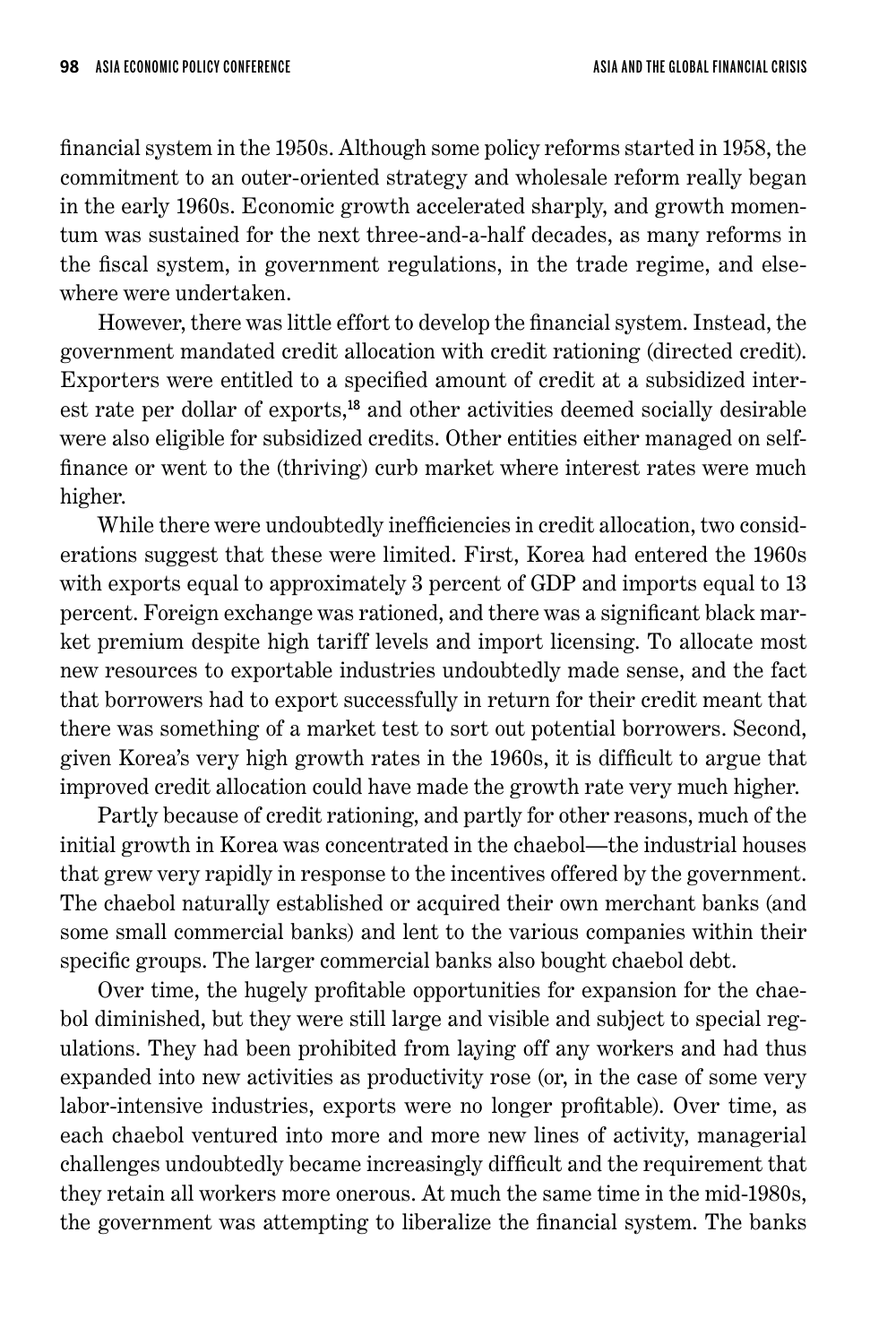lent (or rolled over loans) to their less profitable businesses to keep them afloat as profitability fell. For the chaebol, mechanisms for increasing profitability such as reducing the workforce were unavailable to them.

One question might be why Korea ran into difficulties in 1997. But another, more fundamental question is how the authorities managed macroeconomic and financial policies so well that there were more than 30 years of growth before the first crisis. The first oil price increase, in 1973–74, hit South Korea particularly hard because of the total dependence on imported oil. 19 But the authorities adjusted policies, passing on the oil price increases and raising taxes so that growth quickly resumed.

During the early 1970s, the government had also decided to embark on a heavy and chemicals industry (HCI) program, believing that Korea's rapid economic growth warranted that decision. In fact, the HCI drive resulted in sharp changes in the economy, tripling the compensation of engineers, leading to the first decline in exports (in an export growth-led economy) since 1960, and generating inflationary pressure. But before the harm could extend too far (and before the second oil price increase, which probably would have been disastrous had policies not been altered), the mistake was recognized, and the HCI drive was greatly curtailed, if not abandoned. The second oil price increase and the worldwide recession that followed it also posed a challenge for Korean economic growth, but, as in earlier instances, the authorities were able to adjust so that Korean growth in fact accelerated.

Over the 30 years prior to the 1990s, many fundamental policy adjustments had been made. The rapid growth era started with (uniform) export incentives for exporters, consisting of access to credit (which, as already seen, was provided at below-market interest rates), tax credits, and other privileges. Over the next ten years, these "incentives" were gradually phased out, while simultaneously import protection was reduced, as the exchange rate depreciated and replaced both incentives and tariffs. Likewise, fiscal reforms were undertaken, the nominal interest rate was raised (although it remained below market clearing levels) so that the real interest rate was at least not negative, and tariffs on imports were reduced and the trade regime liberalized. 20 The authorities successfully addressed these bottlenecks.

Korean policymakers had identified and corrected many potential bottlenecks and crisis points that would otherwise have put downward pressure on the growth rate over the 30-year period of rapid growth. Some of the challenges came from the world economy, but many were needed to address the archaic policies that had done little damage to a stagnant economy but which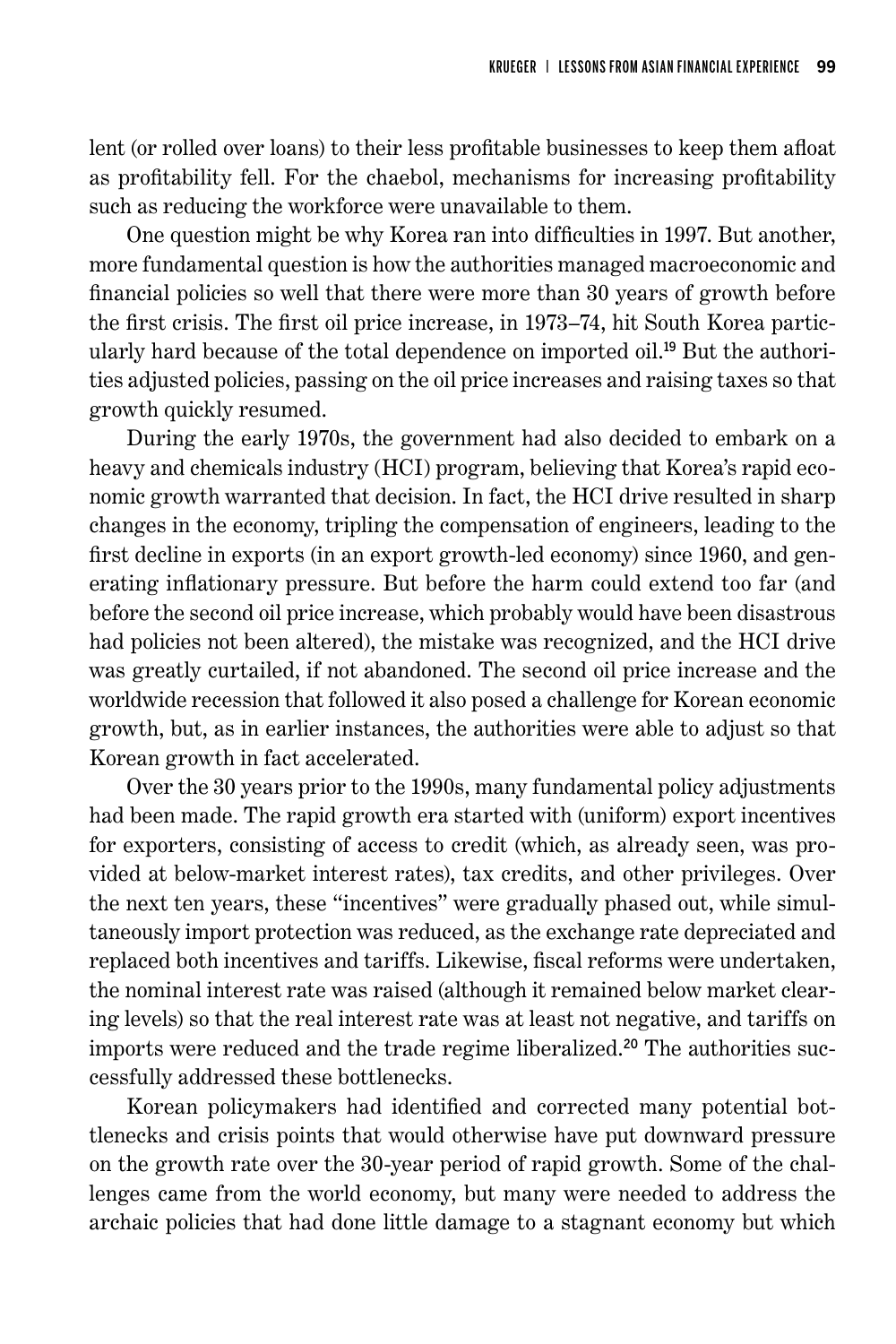were incompatible with Korea's increasingly complex modern economy. However, the domestic financial system was not sufficiently altered to keep pace with the changing economy. Suppression of bank interest rates in the early 1990s as growth seemed to be slowing, which in turn induced the banks to lend offshore at higher interest rates, and other measures, retarded the development of the financial system.

For present purposes, the important points are two. First, the financial system, and government policies toward it, must adapt and be able to handle the increasing demands put upon it as economic growth progresses. <sup>21</sup> The same (flawed) financial system which had been able to support rapid growth in the 1960s and early 1970s could no longer do so as the economy modernized and become increasingly complex.

Second, even if a financial crisis is a cost of rapid economic growth, most observers would conclude that it was a cost worth paying, judging by the differences in growth rates between the rapidly growing countries and the others. If one thinks of the financial crises in the now-industrial countries in the 19th and early 20th centuries, it is more likely we should regard Korean policy choices during the decades of rapid growth (during which Korea grew more in a decade than Britain did in the entire 19th century) as having been appropriate. Failure to let the financial system develop more was the first major (and insufficiently addressed) policy issue that led to crisis. To be sure, lessons have been learned so that, in the future, policymakers in countries undergoing rapid growth will be able to reduce the severity, if not prevent, crises.

But proposals for altered and intensified regulation of the financial system must be evaluated not only in terms of the likelihood that they will prevent or reduce the severity of financial crises but also in terms of the likely effects of those regulations on the financial system's capacity to support future economic growth.

#### 3.2. The Japanese Experience

The Japanese story is also one where successful growth preceded the stagnation of the 1990s but it differs in that a financial crisis was triggered by domestic events without any foreign currency mismatches or related foreign exchange crisis. In Japan's case, rapid economic growth had resulted in a bubble in the real estate market. The "main bank" system meant that banks lent to other companies within the same keiretsu (but to other companies outside the group as well), so connected lending was a problem. In addition, the banks held equity, real estate, and commercial loans. When the bubble burst, bank equity was greatly reduced as real estate prices and equity prices fell. Simultaneously,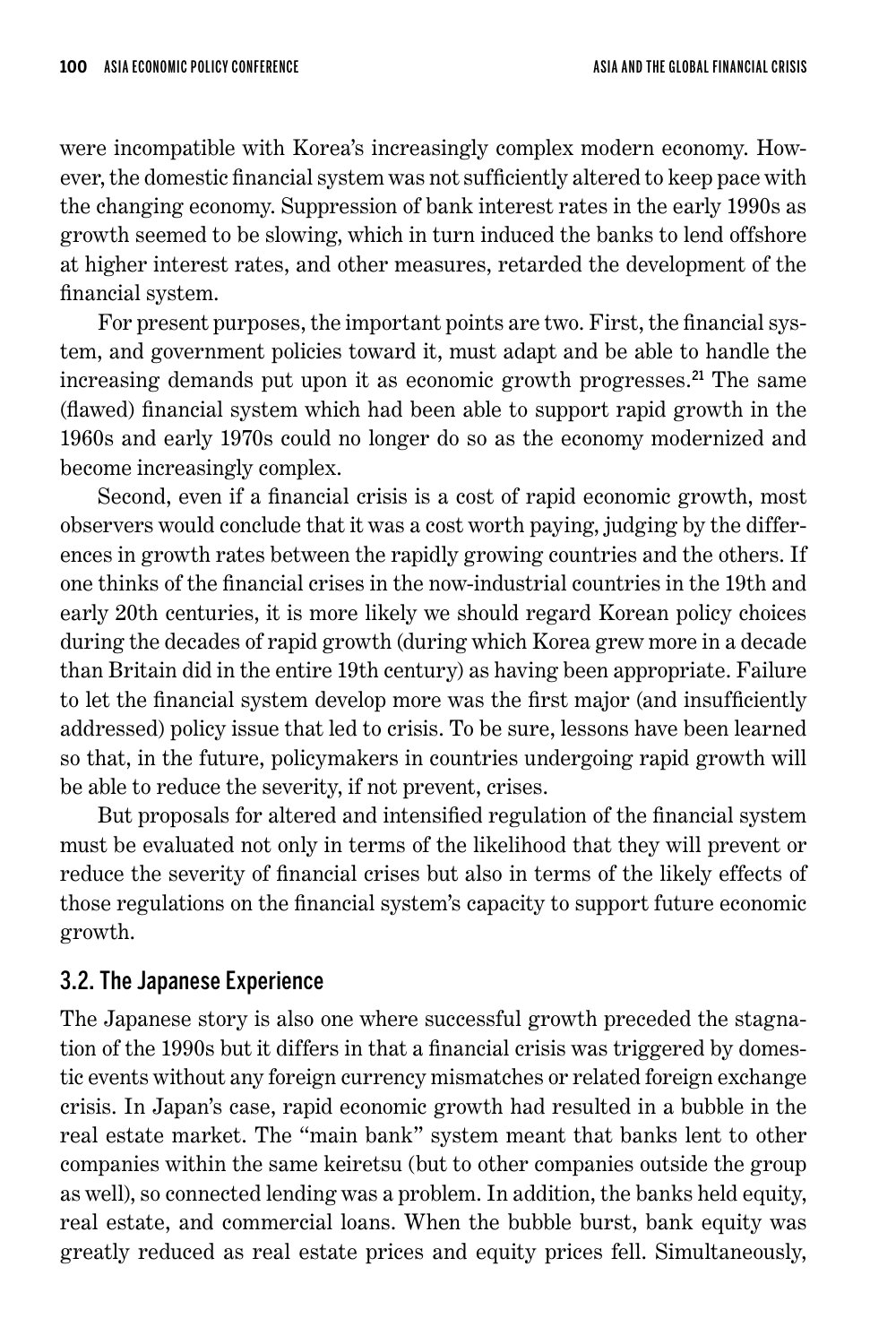many of their borrowers had borrowed to finance equity and real estate investments, and nonperforming loans (NPLs) began increasing rapidly. In Japan's case, however, there was a current account surplus and a relatively freely floating exchange rate. The result was a decade of stagnation, with an unresolved financial crisis throughout the decade despite repeated efforts to stimulate the economy. I return to the lessons from that below.

A fundamental lesson from the Asian experience in the decades after 1960 is the power of economic growth. Some countries set their economic policies for rapid economic growth, while others were far more cautious. Even if financial crises were an inevitable cost of economic growth,<sup>22</sup> the Asian experience suggests that rapid growth is worth it. Graph 1 charts Indian and Korean per capita incomes after 1960, when their per capita incomes were fairly similar. The most dramatic feature of the chart is the much more rapid rate of growth of Korea than of India until the 1990s. But what is hardly noticeable is the crisis and the drop in South Korea's income in the 1990s. India, of course, had no financial crisis in 1997 (although there had been a balance-of-payments crisis in 1991).

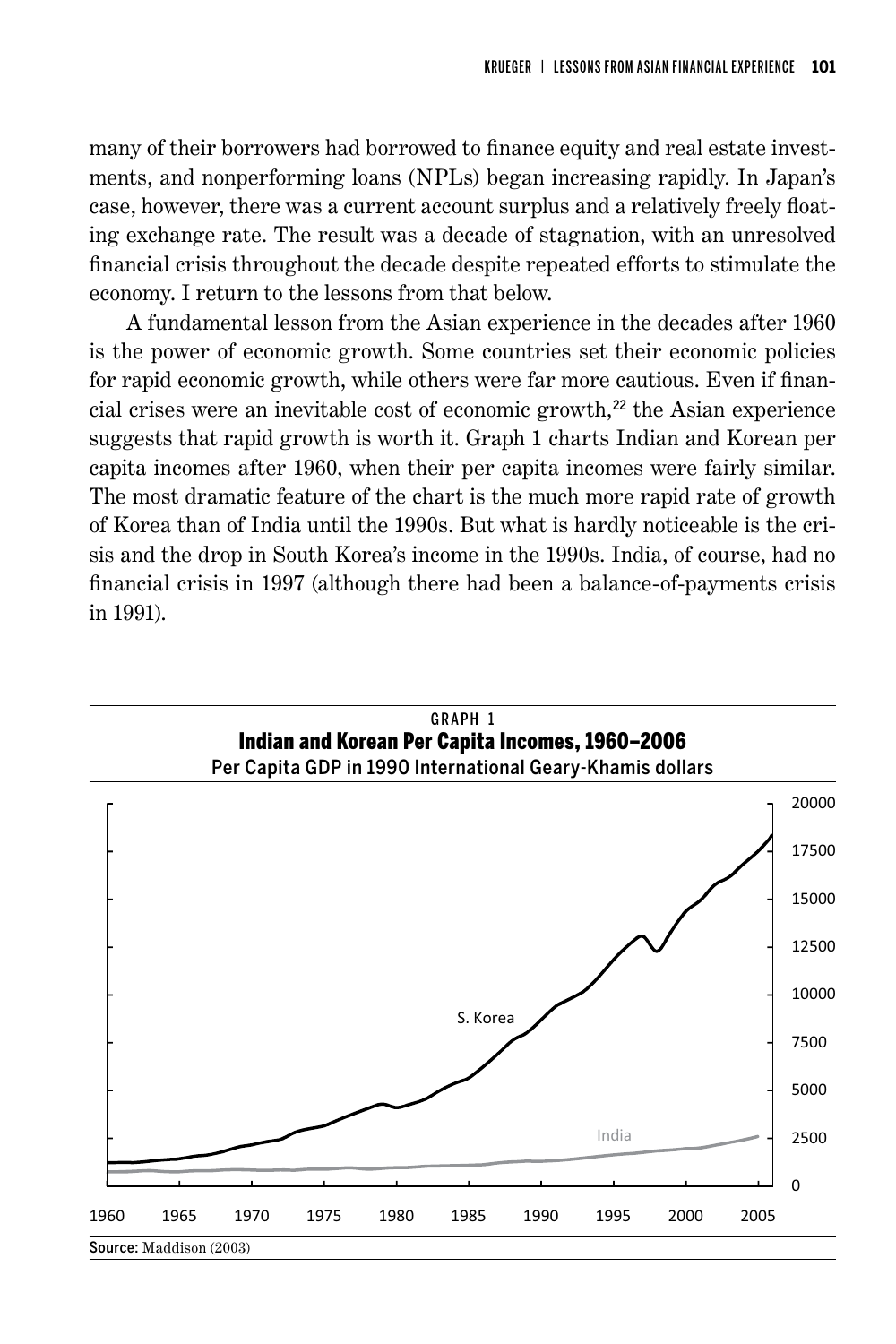#### 4. Events Leading to Crisis in Korea

As already seen, despite their many reforms in other sectors of the economy, the Korean authorities did little to modernize the financial system once they had taken measures to assure a positive real interest rate. The lending to the chaebol, and the use of the banks' lending rate as an instrument of growth policy, continued. Failure to develop a more flexible financial system commensurate with the growing economy's needs was a major factor contributing to the 1997–98 crisis.

Despite that failure, Korea liberalized short-term capital transactions as one of the measures needed to join the OECD in the early 1990s. It is often asserted that it was premature external liberalization that caused the crisis. In fact, the falling returns on assets and returns on equity of the banks suggest that the causes were deeper than capital account liberalization, although the presence of significant offshore deposits and buildup of short-term foreign debt certainly contributed to the severity of the crisis (see Kim 2006 for a full description). It is clear that the sequence of capital account liberalization was a mistake and exacerbated the 1997 crisis: long-term capital flows should surely have been liberalized sooner.

As the chaebol expanded into ever more lines of activity, their profitability fell and loans were "evergreened."<sup>23</sup> The rate of return on bank assets and equity began falling in the early 1990s. No longer could an economy as developed as Korea had then become grow with such a constrained financial system. <sup>24</sup> In an effort to sustain growth, the Korean government mandated a sharp drop in interest rates, but nonetheless the return on assets continued falling and evergreening (lending so that borrowers could meet their debt service obligations) was increased. Indeed, by 1997 the return on bank assets had turned negative. 25

To finance themselves, the banks (and others more generally) increased borrowing domestically and placed the proceeds offshore, especially in countries such as Thailand and Indonesia where they hoped to earn a higher return. This was easy because of the liberalization of short-term capital flows, as already noted.

After the early 1960s, the exchange rate had no longer been fixed, but there was a managed float. By the early 1990s, there was strong market pressure for exchange rate depreciation. However, the authorities resisted, permitting a series of relatively small depreciations, but preventing a market outcome. During that period the U.S. dollar was depreciating against the yen, and the depreciation of the won relative to the dollar was much smaller, so that the won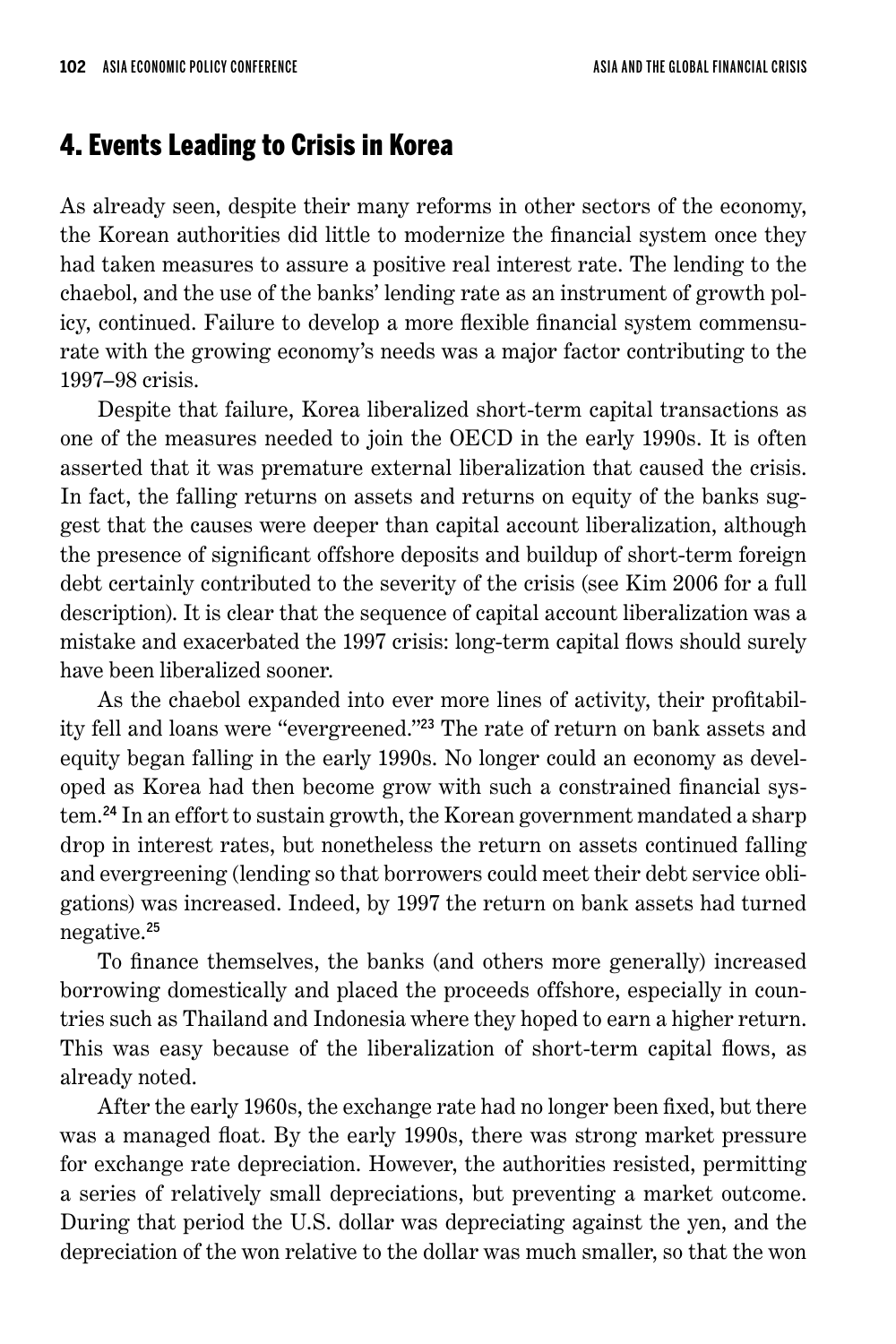appreciated relative to the yen. That reduced export profitability (both directly and because many Japanese and Korean exports were competitive, which gave the Japanese an advantage). It is generally agreed that the effort to manage the won's float intensified the Korean crisis (Kim 2006, p. 7).

Without recounting all the gruesome details, the downward pressure on the growth rate was not reversed<sup>26</sup> and the authorities responded by encouraging credit expansion and foreign borrowing (mostly short term). To add to the problems, the government of President Kim Dae Jung had changed finance ministers and ministers of economy frequently, the fifth change in his five-year term coming in March 1997 (despite the fact that a new government was to be formed in 1998 after elections in December 1997). The lack of continuity contributed to unease in Korea. Foreign debt was increasing rapidly (rising from 13 percent of GDP in 1990 to 32 percent in 1996), and short-term debt rose from 45 percent of the total to 64 percent of the total over the same period. 27

As already mentioned, the rate of return on bank assets turned negative, and failures of chaebol further contributed to a sense of panic. Hanbo Steel had gone bankrupt on January 23, 1997, while Sammi Group went bankrupt in March. Spreads between Korean bonds and U.S. Treasuries were rising, from 49 basis points in January to 67 basis points in March, to 87 basis points in July, to 220 basis points by the end of October (as Moody's downgraded the credit rating of the Industrial Bank of Korea), and 559 basis points on December 12, 1997 (having risen from 253 basis points on December 4, the date on which the International Monetary Fund (IMF) announced a US\$55 billion program).

By the fall of 1997, many of the offshore accounts held by banks had lost value, if not become worthless, while foreigners and Koreans alike were trying to get their funds out of Korea and the crisis became full-blown.<sup>28</sup>

By the beginning of December, gross reserves were quickly nearing zero, and the Korean authorities approached the IMF (after a period during which all three presidential candidates said they would never do so). 29 Korean chaebol had become significantly overleveraged, with many having debt-to-equity ratios well above five. That many banks had borrowed in foreign currency and lent in Korean won made matters worse. <sup>30</sup> When the won was finally allowed to depreciate, more borrowers were unable to service their debts, and rescuing the banks became a major part of the reform package needed to stabilize the economy and improve growth prospects.

Once in crisis, however, the South Korean authorities acted forcefully. Accepting an IMF program, NPLs were rapidly transferred to asset management companies, and chaebol deleveraged. Interconnected lending was prohibited, and financial regulation reformed.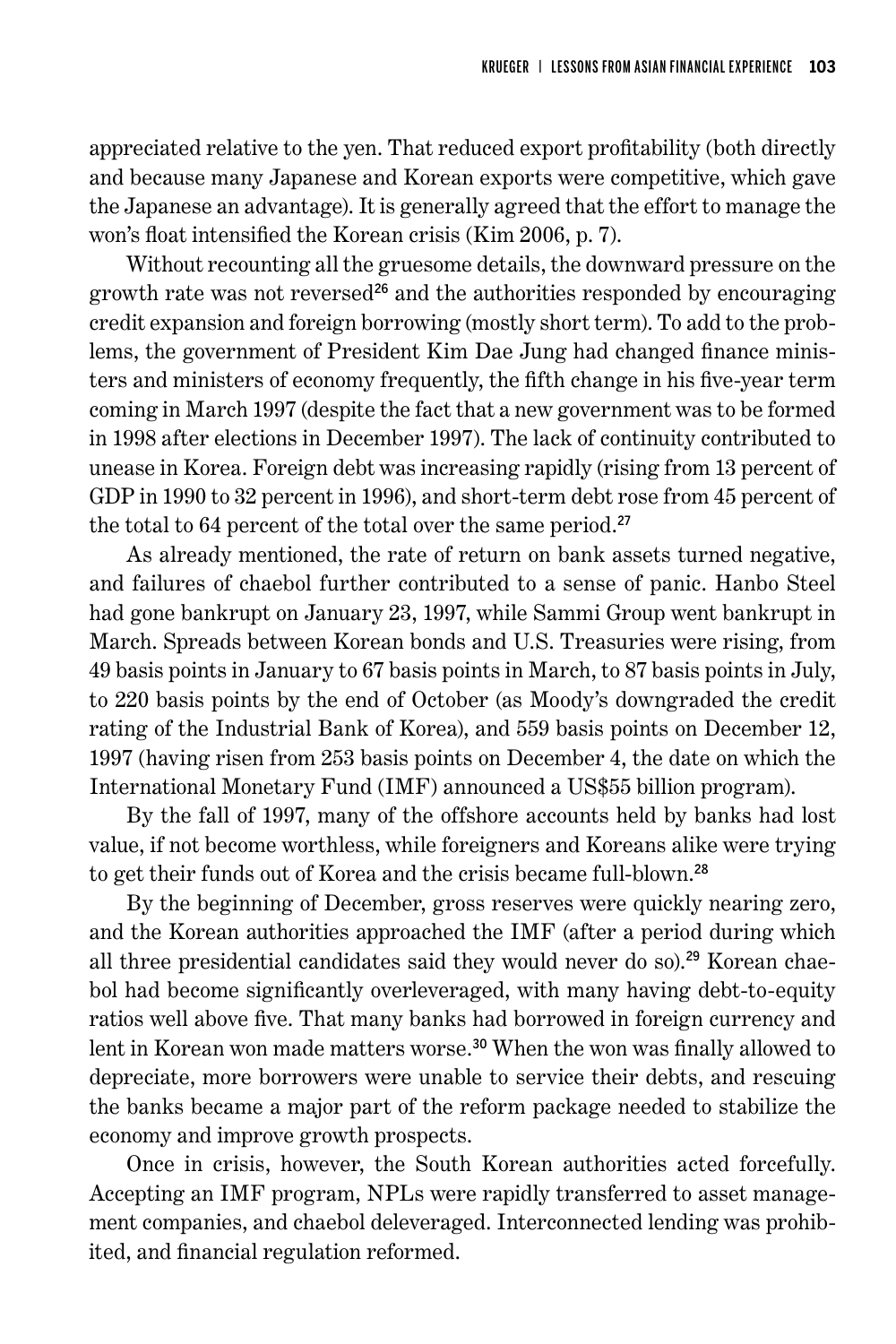In South Korea's case, real GDP fell by 6.7 percent for the full year 1998, but began recovering in the middle of the year. In 1999, real GDP growth was about 10 percent so that economic activity had reattained its pre-crisis level. Growth continued in subsequent years. Hence, while the crisis was costly, the willingness of the government to address problems in the financial sector (and the chaebol) promptly enabled a sharp recovery and resumption of growth.<sup>31</sup>

# 5. Lessons for the Financial Sector from Japan (and Korea)

As already indicated, by the 1980s, Japan had long since joined the group of advanced industrial countries, after three decades of economic success and rapid growth. <sup>32</sup> During that decade, real estate and other asset prices had risen rapidly. At one point in the late 1980s, the market-based value of Japan's real estate was reported to be greater than that of all American real estate! Priceearnings ratios in the stock market had been rising almost continuously during the period of rapid growth. Capital account liberalization in the first half of the 1980s, which had been expected to lead to capital outflows, in fact was followed by capital inflows so that the yen appreciated, obscuring some of what might have been inflationary pressure on goods prices in addition to the bubble.

By the early 1990s, however, real estate and other asset prices started plummeting. Economic activity slowed, and bank assets, which included real estate and equity as well as other loans, fell. Throughout the 1990s, efforts to stimulate the economy were undertaken. Economic policy in Japan in the 1990s seems to have been predicated on the assumption that a resumption of economic growth would take place and that in itself would enable debtors to resume servicing their debts to the banks. Neither resumed economic growth nor a sufficient reduction in NPLs happened. 33

There were repeated stimulus packages, and some stimulus was clearly necessary. <sup>34</sup> But in large part, the government's policy toward the banks (where there was clearly inadequate equity) was one of forebearance, except in the cases of clearly insolvent institutions. Until 1997, this period was characterized primarily by stagnation and relative monetary ease, although 1996 saw growth of over 5 percent following a large fiscal stimulus package in 1994. But despite several (relatively small) programs to help the banks, nonperforming loans on the banks' books continued to increase. 35

After November 1997, Japan entered into a crisis phase for the following 16 months. Credit became tight. Recapitalization of the banks, with ¥8.7 trillion (about 1 percent of total bank assets at the time), was undertaken in 1998, but that seems to have been far below the amounts needed for adequate recapitalization. The banks were again recapitalized in March 1999 and credit flows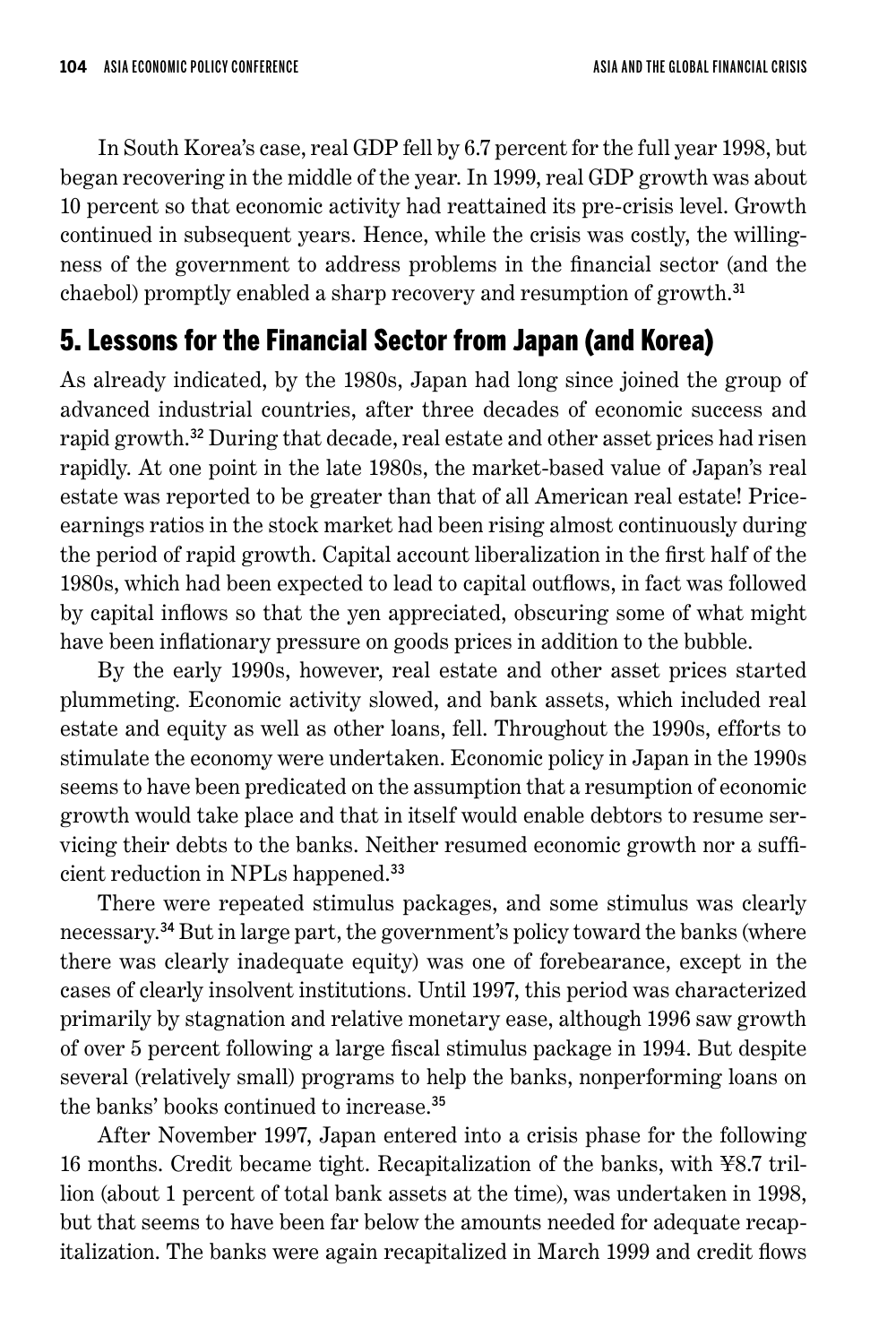resumed, but many of those flows were directed toward enterprises that were themselves in difficulty, often at the direction of the government.

Hoshi and Kashyap (2009, p. 29) estimate that between 1992 and 2005, the Japanese banks wrote off about ¥96 trillion of loans, or about 19 percent of GDP, and that efforts to fund the banks fell far short of needed magnitudes. While there was some recovery early in 2000, and the Japanese government's position was that the 1999 measures would jump-start the economy, stagnation once again set in and NPLs began increasing again, with capital erosion following. Hoshi and Kashyap (2009) show that, whereas NPLs resulting from the 1980s bubble were mostly removed from the banks' books by 2000, difficulties in small and medium enterprises (SMEs) starting at that same time resulted in rising NPLs once again. In the boom of the late 1980s, lending to these SMEs had accelerated, and as deflation and stagnation continued, more and more SMEs were unable to service their debts, thus giving rise to a new spate of NPLs.

The Financial Services Agency (FSA) was established in 1998, and two large banks were resolved in that year. That was an important milestone in the restructuring of the banks. But it was not until 2003 that the new FSA seems to have been able to insist upon the banks' write-offs of NPLs and recapitalization. Thereafter, the NPL problem diminished, and by 1995 it is estimated that credit flows had resumed. The evergreening of loans by the banks kept loss-making companies alive but simultaneously reduced the supply of credit for new firms (Caballero, Hoshi, and Kashyap 2008). Hoshi and Kashyap (2009, p. 21) conclude,

*The main cost of allowing the banks to operate with a capital shortage was not a prolonged credit crunch. Rather the undercapitalization limited the banks' willingness to recognize losses and they took extraordinary steps to cover up their condition and in doing so retarded growth in Japan.*

For present purposes of understanding lessons, probably the most important features of ultimately successful policies were the establishment of asset management corporations (which took toxic assets off the balance sheets of the banks) and the nationalization and restructuring of large failed banks. 36

A major lesson from the contrast in the Korean and Japanese experiences comes from the speed and determination with which the authorities addressed issues in the financial sector. In the Korean case, a "bad bank," the Korean Asset Management Corporation, was created to assume the toxic assets in the banking system, chaebol were required to deleverage and separate their banking activities from their production activities. By contrast, in Japan, until 2003 the authorities' measures were largely of the "too little, too late" variety.<sup>37</sup>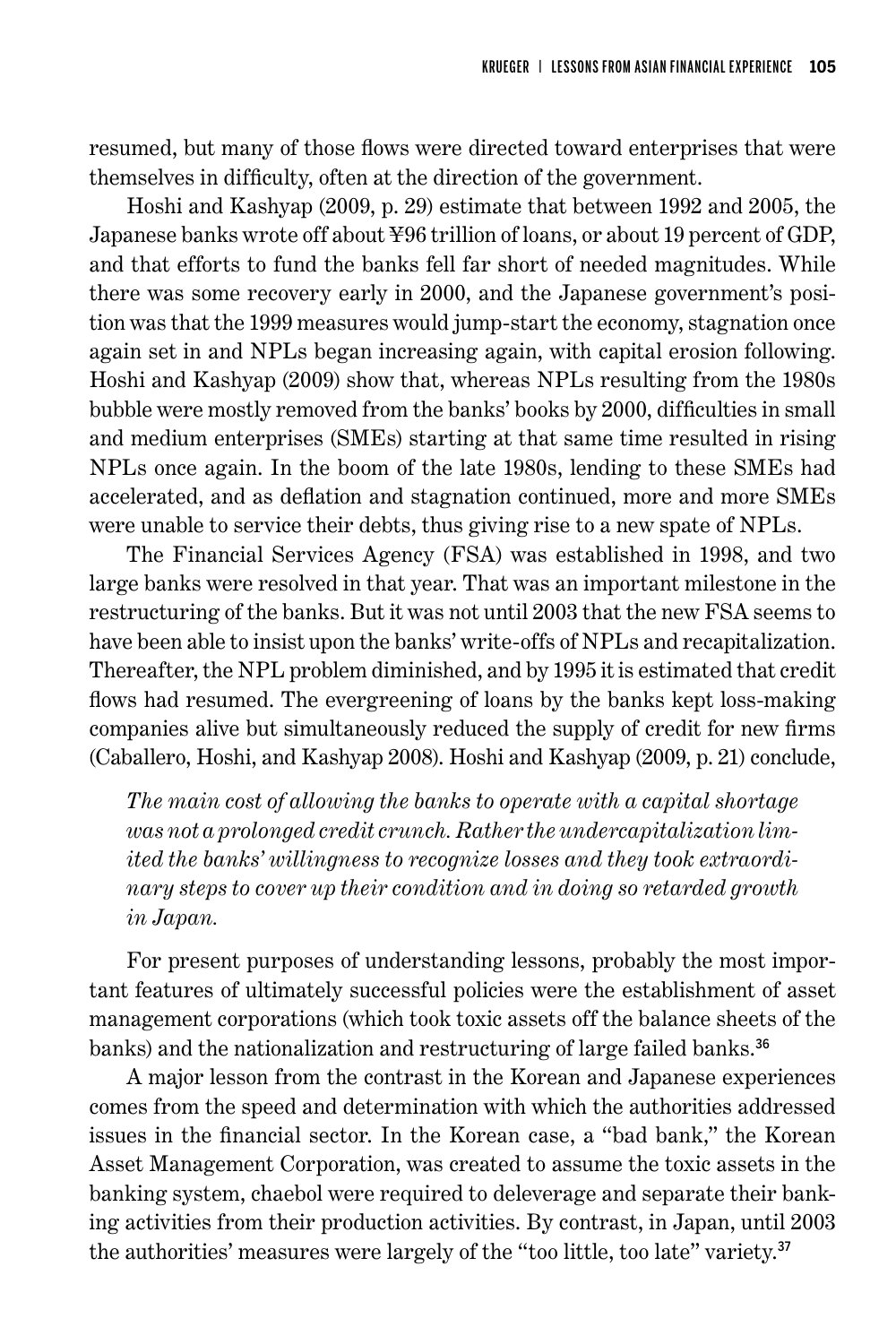Some observers have noted that a significant contrast between the rapid Korean action and the tardy Japanese response was the result of the perceived source of the difficulties. Whereas the Korean authorities were virtually forced by their foreign obligations to react speedily, the fact that the Japanese difficulties were seen as almost entirely domestic made a decisive and rapid response far more difficult.

Lessons from the Japanese experience are several. First, and perhaps most important, is that an undercapitalized banking system can retard, if not entirely stifle, an incipient recovery even when fiscal policy is expansionary. Permitting evergreening of lending is a disastrous policy. Second, efforts by banks (and acquiescence by the government) to hide their difficulties not only delay recovery but create uncertainty about the financial system as a whole. <sup>38</sup> Third, unless measures to restore healthy banks are sufficiently large, they do not significantly contribute to the resolution of the problem. In the Japanese case, the NPLs written off by the banks are estimated to have equaled 19 percent of GDP, while the largest amount allocated to support the banks was about 3 percent of GDP. Fourth and finally, when banks continue to roll over NPLs, they are starving the potential new entrants (especially small and medium enterprises) of credit, and hence reducing growth.

The "lost decade" of the 1990s in Japan was marked by successive stimuli and financial interventions. But most of these were too little, too late. <sup>39</sup> Taken alone, the Japanese experience would not conclusively suggest a lesson. But across the other crisis Asian economies, strong actions taken initially were associated with a more rapid and stronger recovery, and almost certainly smaller losses.

The South Korean response was the strongest, and the trough was reached by mid-2008. The reduction in leverage, the removal of toxic assets, and other measures were sufficient enough that recovery started within six months and was strong.

For each of the other Asian countries, the response was slower and weaker, and the upturn was later and less rapid. Indonesia, with the weakest and slowest response in large part because of political upheaval, took the longest time for recovery to resume.

There is a general lesson that immediate credible strong action (with regard to removal of toxic assets, recapitalization of banks, deleveraging of firms, and to fiscal stimulus) is economic, both in the sense that government expenditures and losses in the financial system would be smaller, and in that the length and the severity of the downturn is more limited, while the upturn not only comes sooner but is stronger.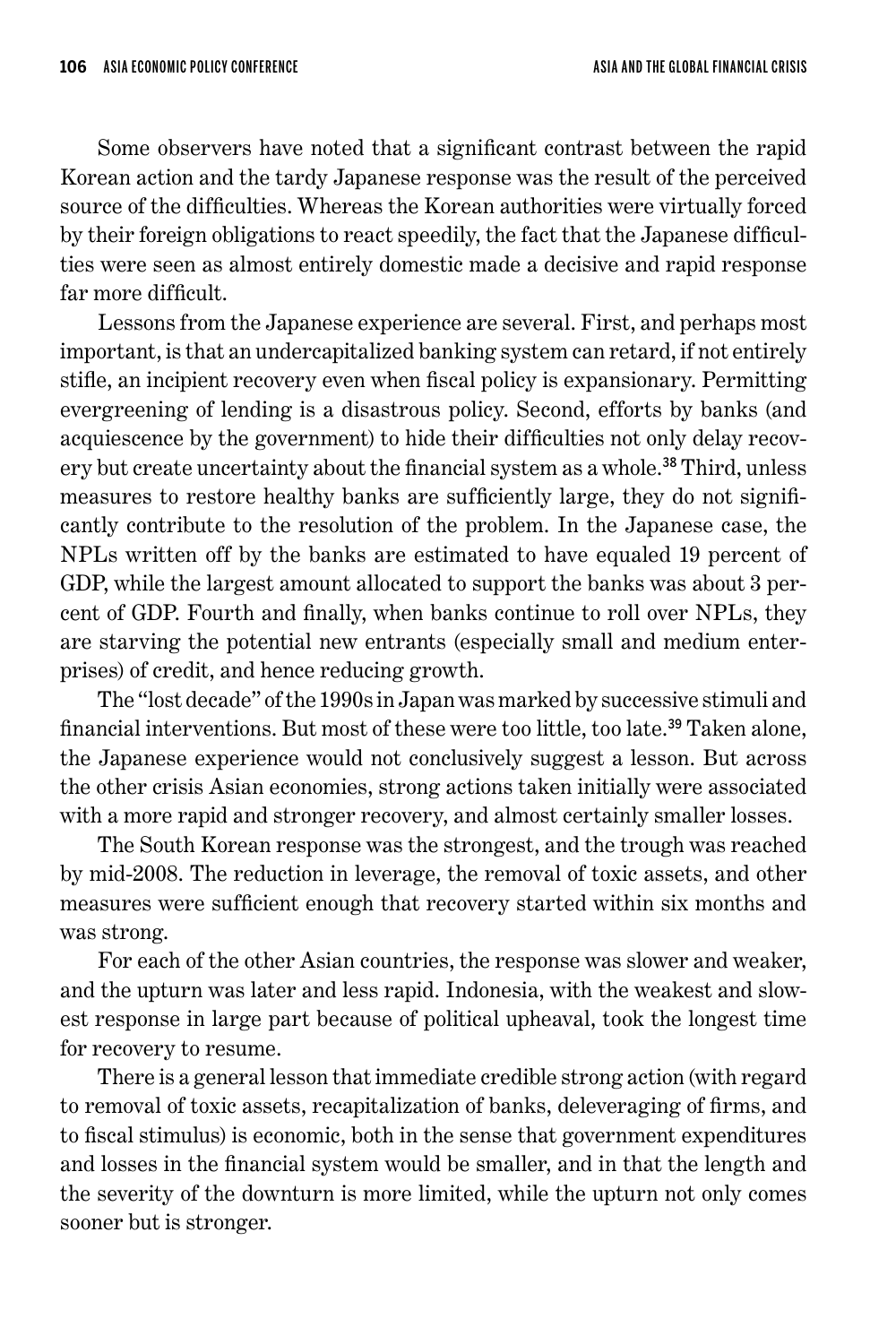The Korean experience reinforces the Japanese lessons. Although the crisis was triggered by difficulties within the banks that were intensified by the exchange rate regime, the crisis was financial once the exchange rate had been allowed to depreciate and float. It was already seen that the underlying problem had been a failure of the financial system to develop commensurately with the needs of an increasingly complex modern economy. This was connected to the problems of the chaebol. They had been heroes of Korea's hugely successful growth experience, but had accepted government restrictions and had their own banks each financing much of the needs of the individual groups.

The spillover from the exchange regime to the financial situation is evident from the evolution of the economy, as detailed earlier. First, in the run-up to the crisis, short-term foreign debt was about seven times Korean foreign exchange reserves. The authorities attempted to defend the currency initially (after the Thai crisis was under way) but simply were unable to continue doing so.

The exchange rate was depreciating rapidly, and the authorities tightened the money supply, including a sharp rise in the interest rate. While this stabilized the currency, it made the plight of the banks, already hit by a mismatch between their loans (denominated in won) and their liabilities (denominated in foreign exchange), still worse. The chaebol were highly leveraged, averaging about 400 percent debt relative to equity, so rising interest rates (when there had already been a buildup of NPLs) made their situations worse and increased the banks' NPLs. 40

In the run-up to and during the crisis, a factor that apparently intensified difficulties in many of the Asian economies, and certainly in South Korea, is that market participants quickly learned that earlier information they had received had been inaccurate. Cho (2009) points out that, even in 2008 when the Koreans held high reserves, "The past record of credibility of the Korean government's statistics on the amount of total foreign debt and usable foreign reserve did not help in gaining full credibility for the government guarantee" (p. 19).

# 6. Lessons for Post-Crisis Policy

Perhaps the most important conclusion that can be drawn from crises in many countries is that delays in recognizing and confronting the difficulties in the financial sector are costly. Denial by officials may be understandable, but when the measures taken are timid relative to the magnitude of the problem, or when they are undertaken after significant delays, the costs of the cleanup mount.<sup>41</sup>

Both the credibility of the authorities and the transparency of the situation and the measures taken are also crucial. If it is widely believed that the author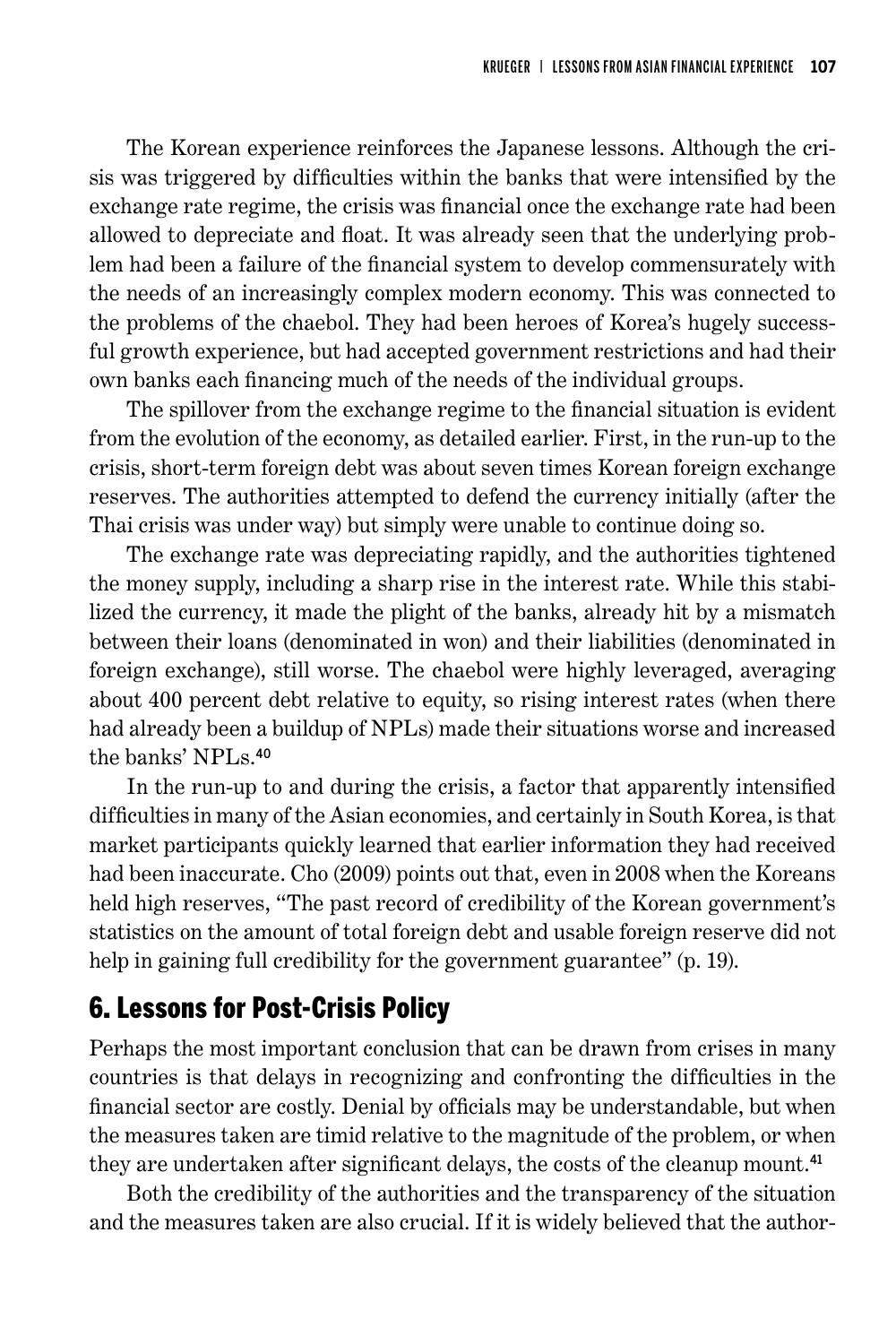ities do not fully recognize the difficulties, or that they are taking only halfhearted measures to change the situation, policies are unlikely to succeed.<sup>42</sup>

Moreover, in almost all crisis situations, the crisis happens because of underlying weaknesses in the economic policy framework and economic structure. It is now generally recognized in Korea that the cleanup of the banking system, and the reduction in chaebol-linked bank lending, were essential. <sup>43</sup> But in the first weeks of December 1997 after the initial IMF program, capital outflows continued, as there were considerable doubts about the determination of the newly elected government to address the issues sufficiently. It is noteworthy that, despite considerable speculative pressure, the economies of Hong Kong, Taiwan, and Singapore survived without a crisis. 44 They all had stronger economic policies during the period, reflected in many ways including large foreign exchange reserves and relatively low short-term debt, and took strong measures as soon as pressures on their currencies and finances were evident.

It is also notable that growth can resume fairly quickly when strong measures are taken. Most forecasts of post-crisis growth in the Asian countries were unduly pessimistic (with the probable exception of Indonesia). <sup>45</sup> Once the situation was stabilized, growth rapidly resumed.

For emerging markets, further lessons derive from the necessity to maintain consistency between policies toward exchange rates and monetary and fiscal policies. Maintenance of adequate foreign exchange reserve levels, and guarding against significant mismatches in the currency denomination of assets and liabilities (of the financial system and of large borrowers) are also vital.

But perhaps the strongest lesson from all of the crisis situations is the urgent necessity of restoring the financial system by recapitalizing the banks, removing the NPL from bank portfolios, and enabling the resumption of the flow of credit. Fiscal stimulus may be necessary and can provide a temporary boost (as it did in Japan in 1996), but if the financial system remains crippled, recovery is not sustainable. Growth can resume before credit starts expanding, but sustaining that growth requires a healthy financial system.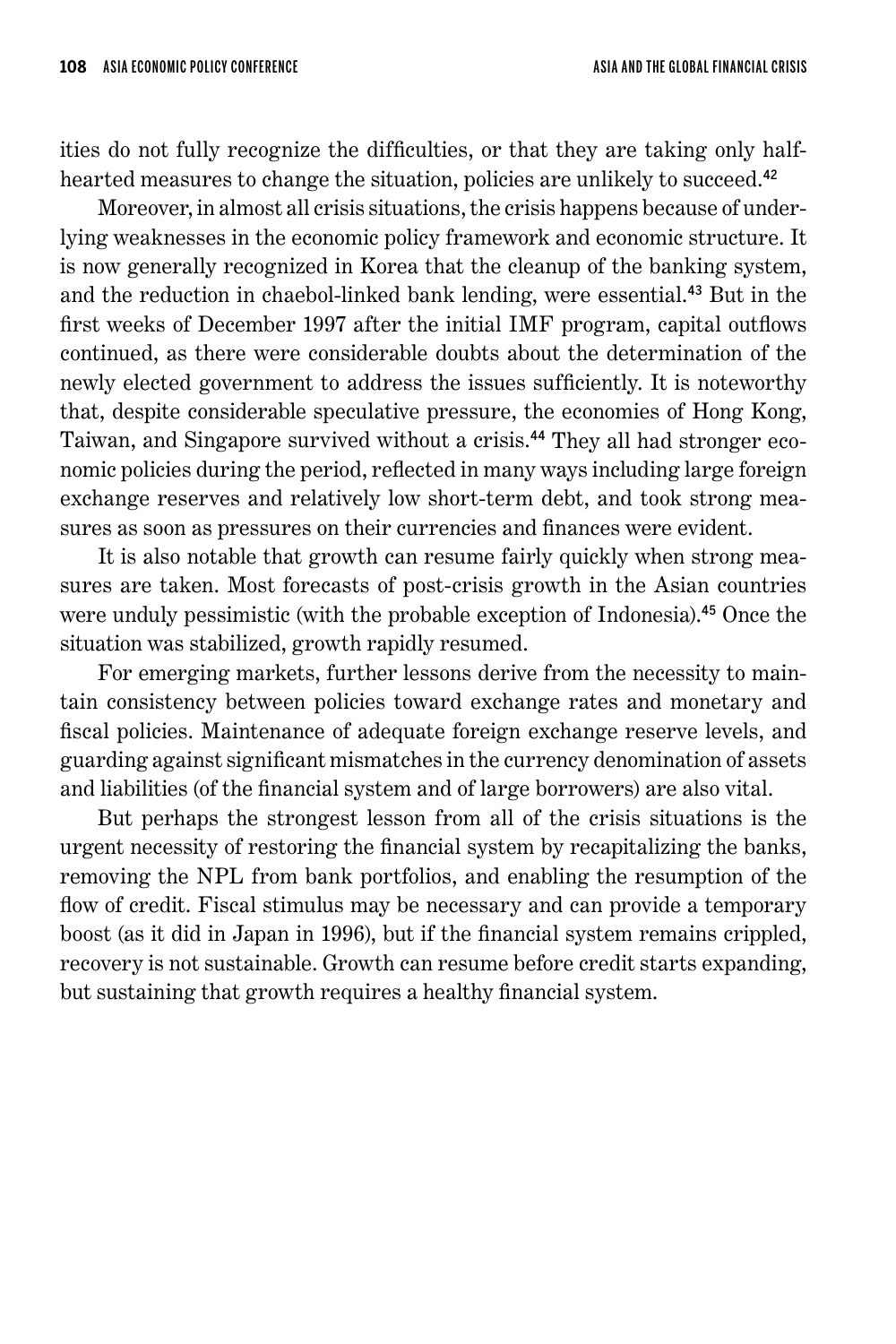#### REFERENCES

- Caballero, Ricardo J., Takeo Hoshi, and Anil K. Kashyap. 2008. "Zombie Lending and Depressed Restructuring in Japan." *American Economic Review* 98(5, December), pp. 1943–1977.
- Cho, Yoon Je. 2009. "The Role of State Intervention in the Financial Sector: Crisis Prevention, Containment, and Resolution." Paper presented at ADB Conference on Global Financial Crisis, July, Tokyo.
- Edwards, Sebastian. 2003. "Exchange Rate Regimes." In *Economic and Financial Crises in Emerging Market Economies*, ed. Martin Feldstein. Chicago: University of Chicago Press, pp. 31–92.
- Ghosh, Atish, Charis Christofides, Jun Kim, Laura Papi, Uma Ramakrishnan, Alun Thomas, and Juan Zalduendo. 2005. "The Design of IMF-Supported Programs." IMF Occasional Paper 241, International Monetary Fund, Washington, DC.
- Hahm, Joon-Ho, and Frederic S. Mishkin. 1999. "Causes of the Korean Financial Crisis: Lessons for Policy." Manuscript, Korea Development Institute, October.
- Hoshi, Takeo. 2001. "What Happened to Japanese Banks?" *Monetary and Economic Studies* 19(1), pp. 1–29.
- Hoshi, Takeo, and Anil Kashyap. 2009. "Will the U.S. Bank Recapitalization Succeed? Eight Lessons from Japan." NBER Working Paper 14401, August.
- Hutchison, Michael M., Takatoshi Ito, and Frank Westermann. 2006. "The Great Japanese Stagnation: Lessons for Industrial Countries." In *Japan's Great Stagnation*, eds. Michael M. Hutchison and Frank Westermann. Cambridge, MA: MIT Press, pp. 1–32.
- Ito, Takatoshi. 2007. "Asian Currency Crisis and the International Monetary Fund, 10 Years Later: Overview." *Asian Economic Policy Review* 2, pp. 16–49.
- Kim, Kiwhan. 2006. "The 1997–98 Korean Financial Crisis: Causes, Policy Response, and Lessons." Paper presented at "The High-Level Seminar on Crisis Prevention in Emerging Markets," Singapore, July 10–11.
- Krueger, Anne O. 1979. *The Developmental Role of the Foreign Sector and Aid: Studies in the Modernization of the Republic of Korea*, 1945–1975. Cambridge, MA: Harvard University Asia Center.
- Krueger, Anne O., and Ilter Turan. 1993. "The Politics and Economics of Turkish Policy Reforms in the 1980s." In *Political and Economic Interactions in Economic Policy Reform: Evidence from Eight Countries*, eds. Robert H. Bates and Anne O. Krueger. Oxford: Blackwell, pp. 333–386.
- Krueger, Anne O., and Jungho Yoo. 2002. "Chaebol Capitalism and the Currency-Financial Crisis in Korea." In *Preventing Currency Crises in Emerging Markets*, eds. Sebastian Edwards and Jeffrey Frankel. Chicago: University of Chicago Press, pp. 601–649.
- Maddison, Angus. 2003. *The World Economy Historical Statistics.* Paris: OECD Development Center Studies.
- McKinnon, Ronald I. 1973. *Money and Capital in Economic Development.* Washington, DC: Brookings Institution.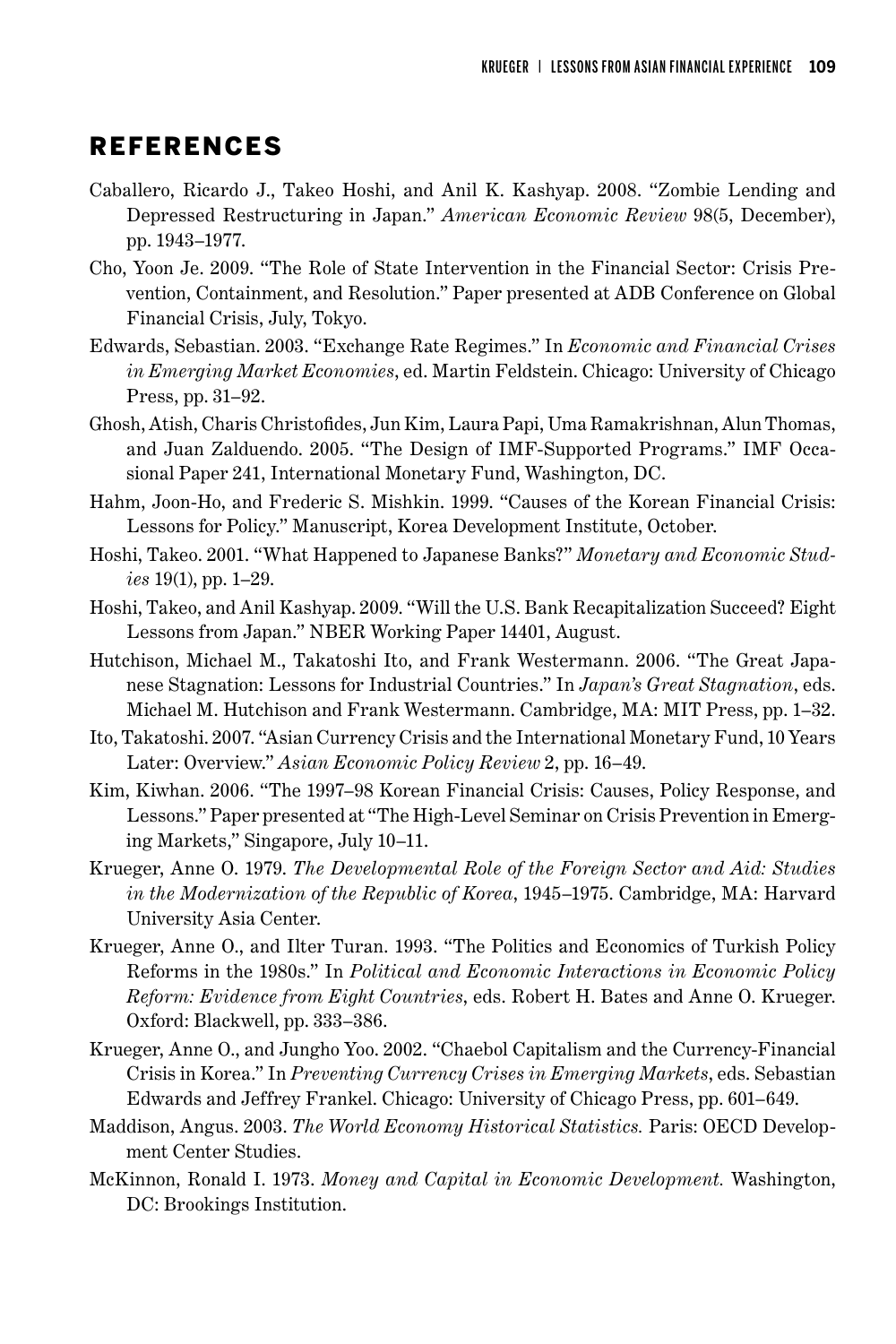- Organisation for Economic Co-operation and Development. 2000. *OECD Economic Surveys: Korea*, September. Paris: OECD.
- Rosenberg, Nathan, and L.E. Birdzell, Jr. 1986. *How the West Grew Rich: The Economic Transformation of the Industrial World.* New York: Basic Books.
- Tornell, Aaron, Romain Ranciere, and Frank Westermann. 2003. "Crises and Growth: A Reevaluation." National Bureau of Economic Research Working Paper 10073.
- World Bank. 2004. *World Development Report 2005.* Washington, DC, and New York: World Bank and Oxford University Press.
- Yoo, Jang-Hee, and Chul Woo Moon. 1999. "Korean Financial Crisis during 1997–98. Causes and Challenges." *Journal of Asian Economics* 10, pp. 263–277.

# NOTES

1 Formally, the south became the Republic of Korea and the north the People's Republic of Korea. Since North Korea is not discussed at all in this paper, I shall refer to South Korea as Korea.

2 Korea's per capita income is estimated to have been below that of many African countries at the time. Maddison (2003) estimates South Korean per capita income in 1960 to have been \$1105 in 1990 international purchasing power parity dollars. For comparison, his estimates are \$1523 for Congo, \$1246 for the Cote d'Ivoire, and \$1378 for Ghana.

3 Of course, rapid economic growth also started in the People's Republic of China in the early 1980s, although that experience is not covered here.

4 Japan's rapid economic growth had slowed sharply after the first oil price increase in the early 1970s. However, the "tigers" all continued rapid growth. Their success in so doing, relative to the difficulties faced by other developing countries, was a major factor in convincing the policy community of the wisdom of an outward orientation in trade.

5 They also had positive or at worst small negative current account balances, which was partly reflected in the high reserve levels.

6 Most of those economies have maintained fairly fixed, if not rigid, exchange rates, relatively low levels of foreign exchange reserves, sizeable short-term capital inflows, and fragile banking systems. In many of them, households had taken out mortgages in foreign currency, rendering them highly vulnerable to any exchange rate change and increasing political resistance for necessary changes.

7 Hong Kong has operated a currency board throughout the past several decades. The regime was successfully defended during the Asian financial crisis.

8 In the current crisis, countries such as Australia, India, South Korea, and Chile that have let their exchange rates adjust appear to have fared better than those that have kept their exchange rates within narrow bounds. The obvious exception is China, although that country has a relatively closed capital account and its currency was widely believed to have been undervalued.

9 The "again" reference is to the Mexican crisis of 1994. Ito's analysis pinpoints the maintenance of a quasi-fixed exchange rate as a major contributor to that crisis as well.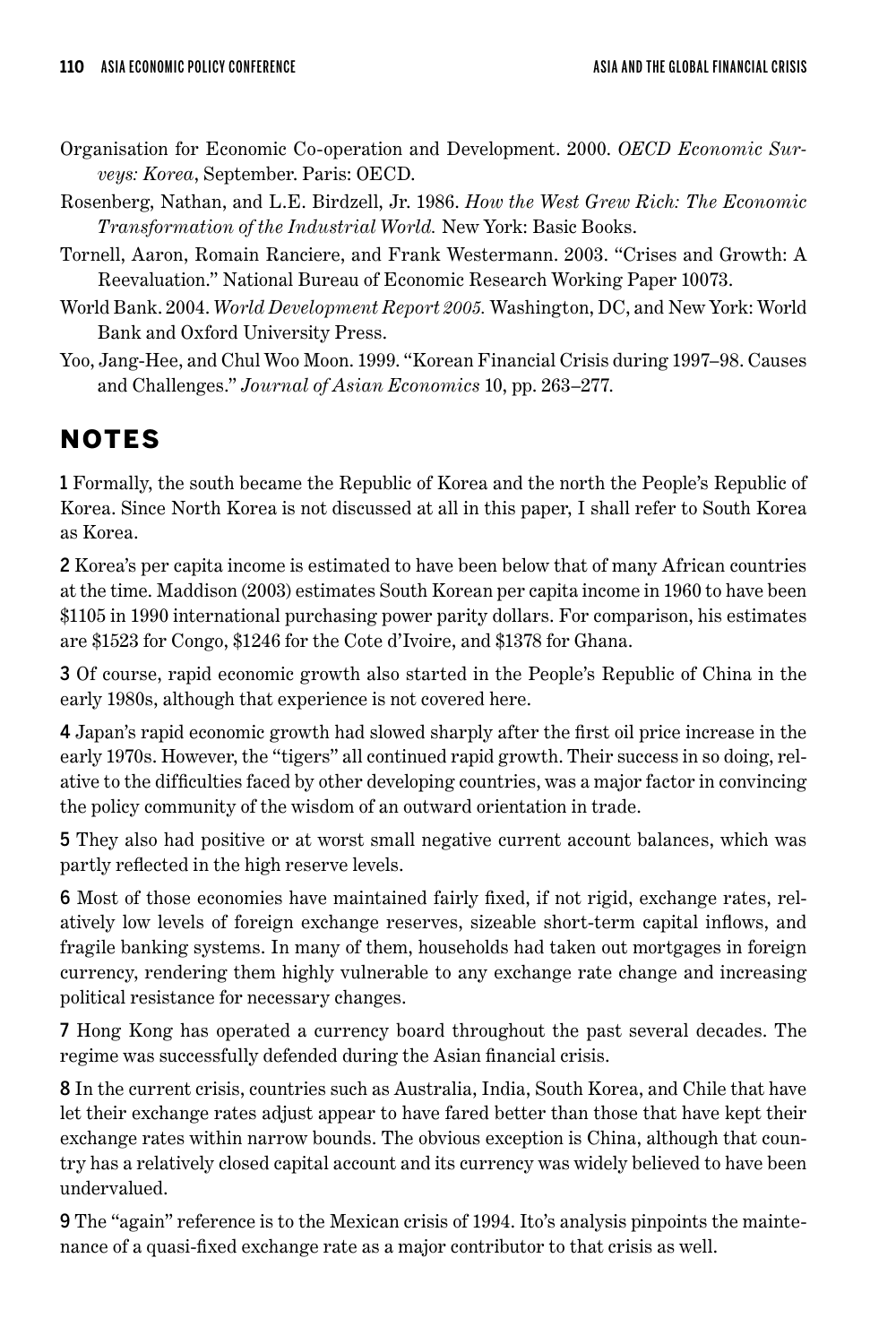10 See also Edwards (2003).

11 This advantage is somewhat diminished when the domestic banking system has become significantly dollarized.

12 An extreme case was Argentina after the 2001 crisis. The authorities "pesified" the banks' liabilities (i.e., deposits, which had been denominated in pesos when the exchange rate to the U.S. dollar was one-to-one) at the rate of 3 pesos per U.S. dollar, while the assets were left at 1 peso=US\$1.

13 Even with such hedging, the problem is not entirely solved. If banks' loan portfolios are heavily weighted towards firms whose costs have a large component of imports while their revenues are mostly from the home market, those firms can be negatively affected by exchange rate depreciation. Obtaining data on the sensitivity of individual firms' revenues to exchange rate fluctuations is extremely difficult.

Recently, in some Eastern European countries, the same problem has arisen with respect to mortgages. Households borrowed from foreign banks because of lower interest rates and have encountered major increases in liabilities when exchange rates have depreciated.

14 Ito (2007, p. 34) also makes this point. Some of the transition economies seem not to have paid heed to this lesson.

15 Having foreign exchange reserves greater than short-term liabilities is not a guarantee, however. Sharp changes in prospects, whether originating from global shocks or from shifts to highly expansionary fiscal and monetary policy, can induce speculators to attack. But the magnitude of the impact of the projected shock or fiscal expansion has to be considerably larger if foreign exchange reserves are adequate. Some have argued that the Asian countries have overlearned this lesson from the crisis. As seen from the warnings of those concerned about a decision by foreigners to sell U.S. Treasuries in large amounts, even large dollar holdings will not necessarily ward off an attack.

16 See Rosenberg and Birdzell (1986) for an economic history focusing in significant measure on the interactions between technological advances in the real sector of the economy and financial innovation.

17 See World Bank (2004), Chapter 6 and references therein.

18 Exporters were also entitled, in the early days of the outer orientation of the Korean economy, to other privileges including the ability to import needed inputs duty-free (with minimum delays) and tax credits. These entitlements were extended equally to all who exported per dollar of exports (except for inputs for which duty-free treatment was based on an estimate of use of imports per unit of exports). They were thus export incentives, but the incentive was essentially uniform across all exporting activities. See Krueger (1979, pp. 87ff.) for a full description

19 A rough estimate would be that the 1973–74 oil price increase resulted in a deterioration in Korea's terms of trade equivalent to 15 percent of GDP (and there had been increases in food and other commodity prices in 1972 and 1973 which also constituted a negative shock).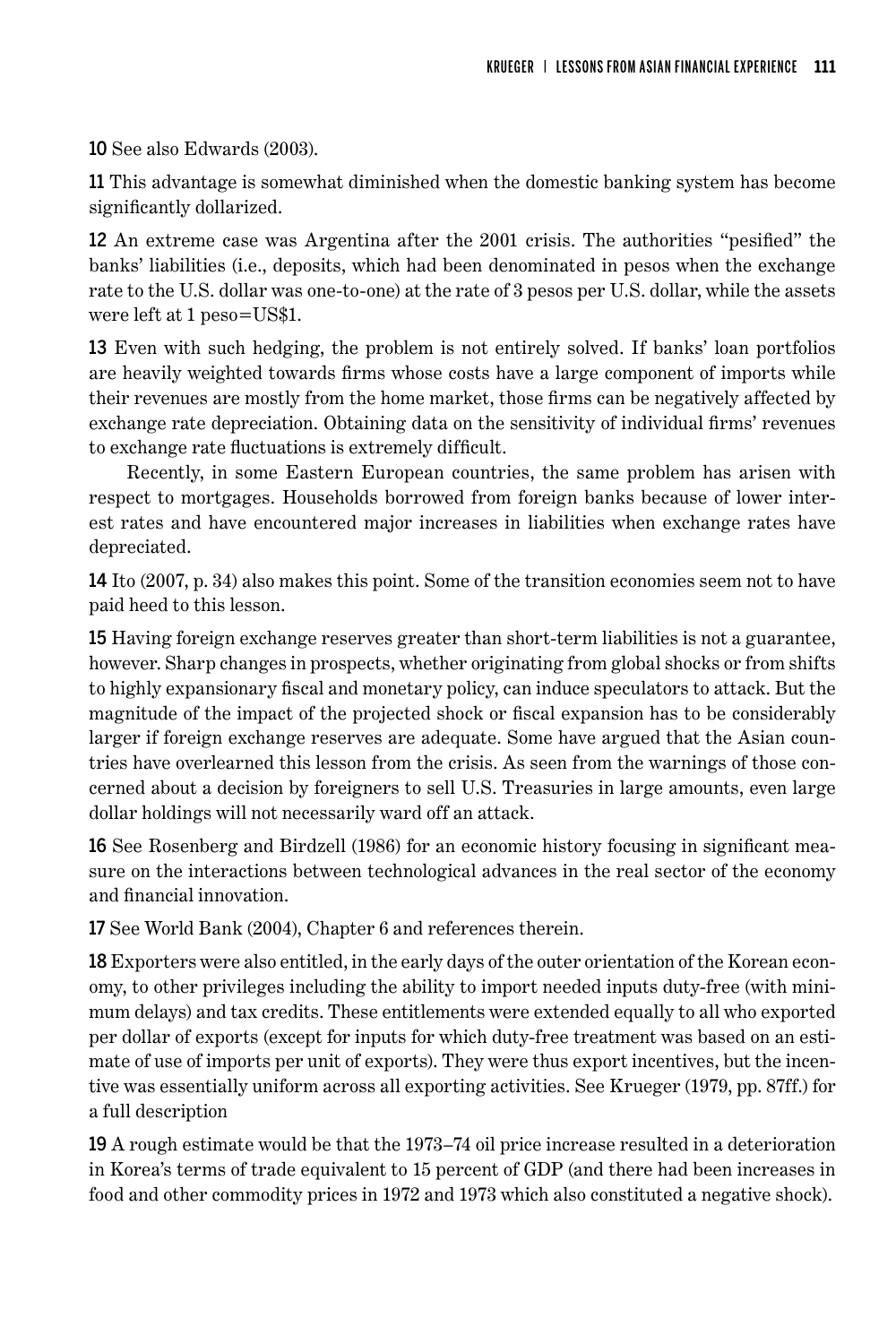20 Exporters were from an early stage permitted to import goods they used in the production process. A first step on the import side was to move from a positive list (of permitted imports) to a negative list (of those prohibited). The exchange rate was also gradually unified as tariffs were reduced and export incentives reduced while the real exchange rate depreciated. Later, tariffs were further reduced and the exchange rate fully unified.

21 The same can be said of any number of other policy arenas: the foreign trade regimes that many countries (including Korea) adopted during their early years of growth would have, if unaltered, certainly retarded and perhaps even prevented a continuation of that growth. To be sure, in many countries, these regimes were sustained until it became evident that they were inconsistent with sustaining growth. Turkey (see Krueger and Turan 1993) in the late 1970s is one example, but there are many more.

22 Tornell, Ranciere, and Westermann (2003) have provided extensive evidence that over the period through the 1990s those countries that had financial crises in fact grew more rapidly than those that did not. Their explanation is that more rapid credit expansion is a concomitant of more rapid economic growth; more rapid credit expansion means that more risk, and more high-return activities, are financed. Hence, the overall growth rate is higher.

23 There is considerable evidence in both Japan and Korea that a major reason for the retardation of growth was the reduced credit available to support expansion of small and medium enterprises, as banks could not free their resources from the large but nonperforming borrowers.

24 It might be argued that the converse was also true: high rates of growth had been sufficient so that the financial system had been able to survive the problems that showed up once growth had slowed down. For present purposes, it matters little whether slowing growth led to financial difficulties that were already there or whether financial repression led to slowing growth.

25 See Krueger and Yoo (2002) for a full analysis.

26 The Korean growth rate was, however, more than respectable by contemporary standards, with a growth rate between 7 and 9 percent in the three years preceding the crisis, and inflation less than 5 percent. The current account deficit and foreign debt (especially short-term), however, were increasing. By 1996, the current account deficit was 4.4 percent of GDP. It fell in 1997 (presumably as financing was not available), and turned strongly positive in 1998. Foreign debt had risen from 20 percent of GDP in 1990 to 33 percent in 1997 and 47 percent of GDP in 1998. See Hahm and Mishkin (1999), Tables 1 and 2.

27 Yoo and Moon (1999), p. 266.

28 The crisis could probably have been prevented as late as the summer of 1997 had appropriate policy actions been taken at that time. Kim Kiwhan believes that if Parliament had passed a financial legislative package proposed on November 16, 1997, even then the fullblown crisis might have been averted (Kim 2006, p. 21).

29 The triggering event for acceptance of the IMF program in December 1997 immediately prior to the election was that reserves were literally exhausted. After months during which all three presidential candidates insisted that they would not accept support from the IMF,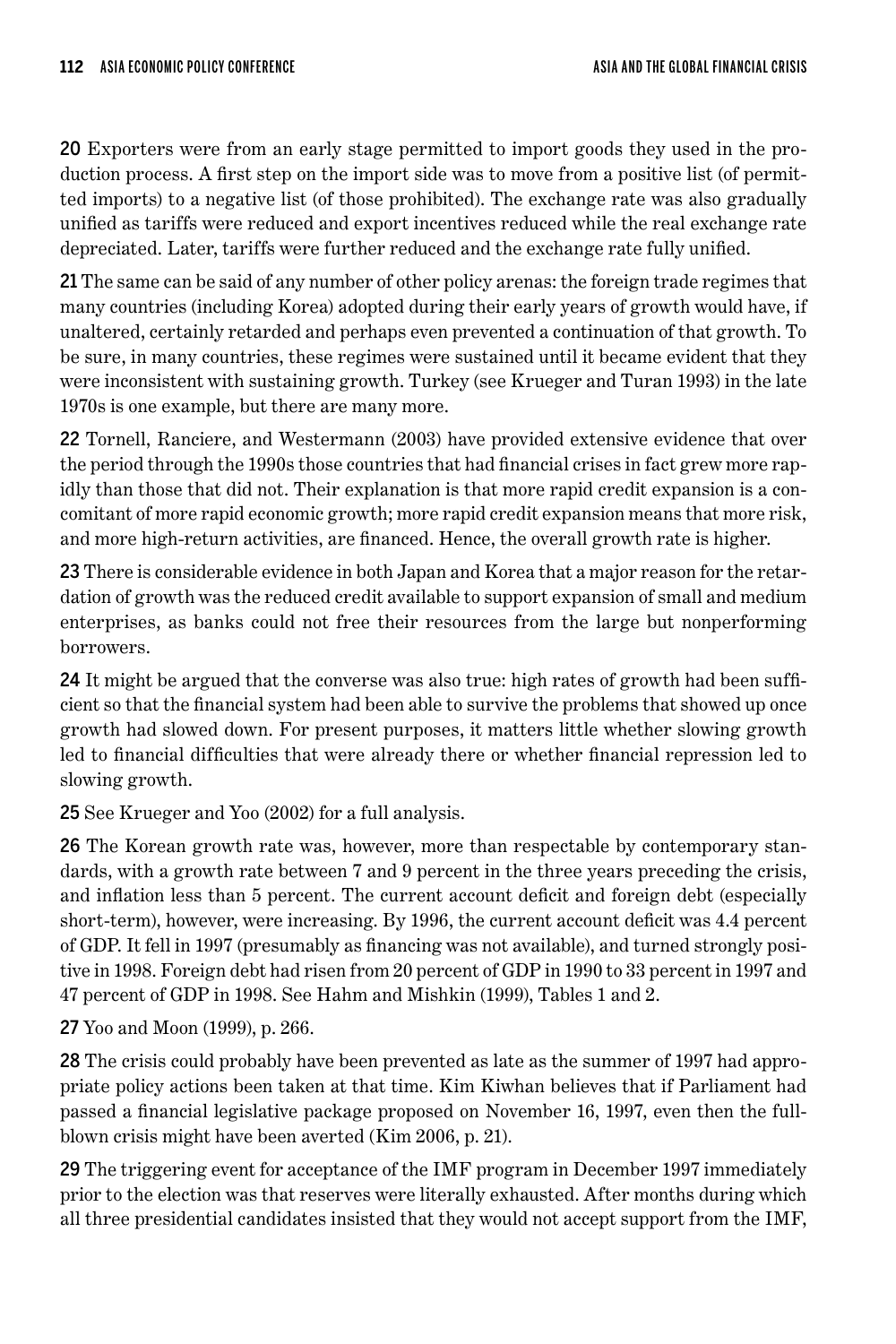gross reserves fell to zero by December 3, and the Korean government would have been forced to default had not IMF support been forthcoming. It is often forgotten that the IMF team had virtually no time in which to devise a program, as they had not been able to meet with their Korean counterparts until very shortly before the crisis.

30 The interest rates in some Southeast Asian countries were below those in Korea, so banks were borrowing in Thailand, Indonesia, and other countries to lend in Korean won at a higher interest rate. When the crises came in Southeast Asia and currencies were devalued, the banks lost heavily.

31 In Ito's view, Korea's crisis was one of liquidity only, whereas other Asian crises were solvency crises. See Ito (2007), p.38.

32 Japan had joined the OECD in 1964.

33 Much bank lending was connected within the same keiretsu. The extent of evergreening was almost surely underestimated. See Hoshi (2001).

34 In 1997, economic activity was rising, and the government imposed (increased?) the value added (consumption?) tax. That was quickly followed by another downturn in economic activity.

35 Until 1998, public reporting of nonperforming loans was undertaken only by large banks, and the definitions of nonperforming loans were very loose: only those loans to failed enterprises or on which there had been no payments for more than six months were recorded. There were also other changes that enabled banks to show more favorable balance sheets up to that time, including permitting banks to record assets at either cost or market value. After 1998, reporting became standard, and the criteria for NPLs were tightened. See Hoshi and Kashyap (2009) for an account.

36 Among other problems, the banks had recorded "deferred tax assets" as part of their capital base. These "assets" were the tax deductions the banks might (if profitable) use in the future once they became profitable again, because they had recorded losses. These were sizeable and of course were not fungible, and were usable only against profits, which the banks did not have.

37 It is unclear how much equity banks really had. Hahm and Mishkin (1999) have shown that much of the reported capital should not have been treated as equity. Moreover, had banks recognized nonperforming loans and charged them against assets, reported equity would have been considerably smaller.

38 Hoshi and Kashyap (2009) report that in 2002, when the banks reported increased equity, six independent financial analysts all reported that the same banks had negative equity.

39 Hoshi and Kashyap (2009) point out that, although Japanese politicians felt politically constrained as to the amounts they could spend to attempt to restore the banking system, the actual amounts voted in by Parliament amounted cumulatively to 3 percent of GDP. This compares with the 60 percent of GDP increase in Japanese government indebtedness that resulted from repeated fiscal stimulus efforts. It therefore seems reasonable to conclude that larger expenditures in the early years of the banking difficulties might have led to lower overall expenditures.